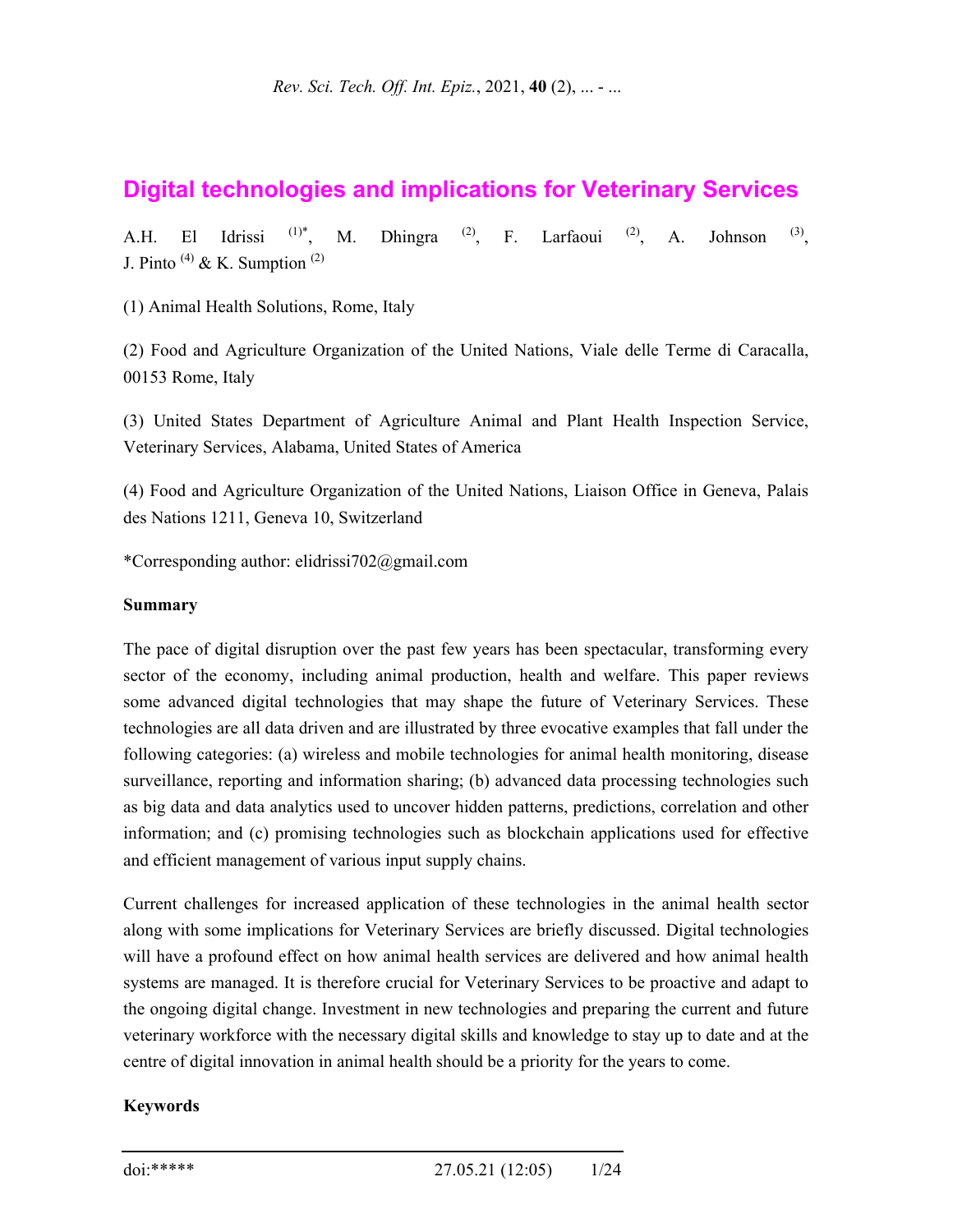Animal health – Big data – Blockchain – Digital technology – ICTs – Information and communication technologies – Mobile technology – Veterinary Services.

## **Introduction**

By 2050, the world's population will be around 9.8 billion people (1), and food production will have to increase by 70% to cover the additional dietary needs (2). The livestock sector will be called upon to satisfy the increasing world consumption of animal-source food through sustainable animal production in ways that promote food security, poverty reduction, public health and food safety (3, 4). To address the new challenges an increasing population poses, and to achieve the United Nations Sustainable Development Goals (SDGs), technological advances and innovation will have to play a critical role in transforming the food and agriculture sector.

In the face of these challenges, Veterinary Services are more essential than ever to improve livestock health and productivity, ensure high food quality that meet safety standards, and to reduce animal diseases and public health risks across the human–animal–environment continuum. In addition, Veterinary Services are required to contribute solutions to global challenges related to food security, global health, antimicrobial resistance, climate change and shrinking natural resources.

Science and technological advances have been major drivers of change in the livestock farming and animal health industry over the last century. As they have become integrated into farming practices and animal husbandry, livestock technologies and processes, such as breed selection, feeding and milking automation as well as modern housing and environment management have led to the intensification of farming systems and production of more food for the growing population (5, 6). Advances in animal health biotechnologies such as vaccines, antimicrobials and diagnostic tools have been fundamental in supporting the intensification of farming systems and the growth of the livestock sector by reducing the burden of diseases and increasing the standards of animal health, welfare and product quality (7).

Today, the exponential growth is underpinned by rapidly advancing technologies and innovations in various forms including cutting-edge biotechnologies, nutritional technologies, digital technologies and more. Digital technology, one of the fastest evolving technologies, is heavily changing the way people live in the modern society and has gained intense attention in the recent years as part of the Fourth Industrial Revolution (Industry 4.0) (8). This revolution is driving disruptive digital technologies and innovations that are transforming almost every sector, and the food and agriculture sector is not exempt from this process (9). The technologies contributing to these developments include mobile applications, Internet of Things (IoT), cloud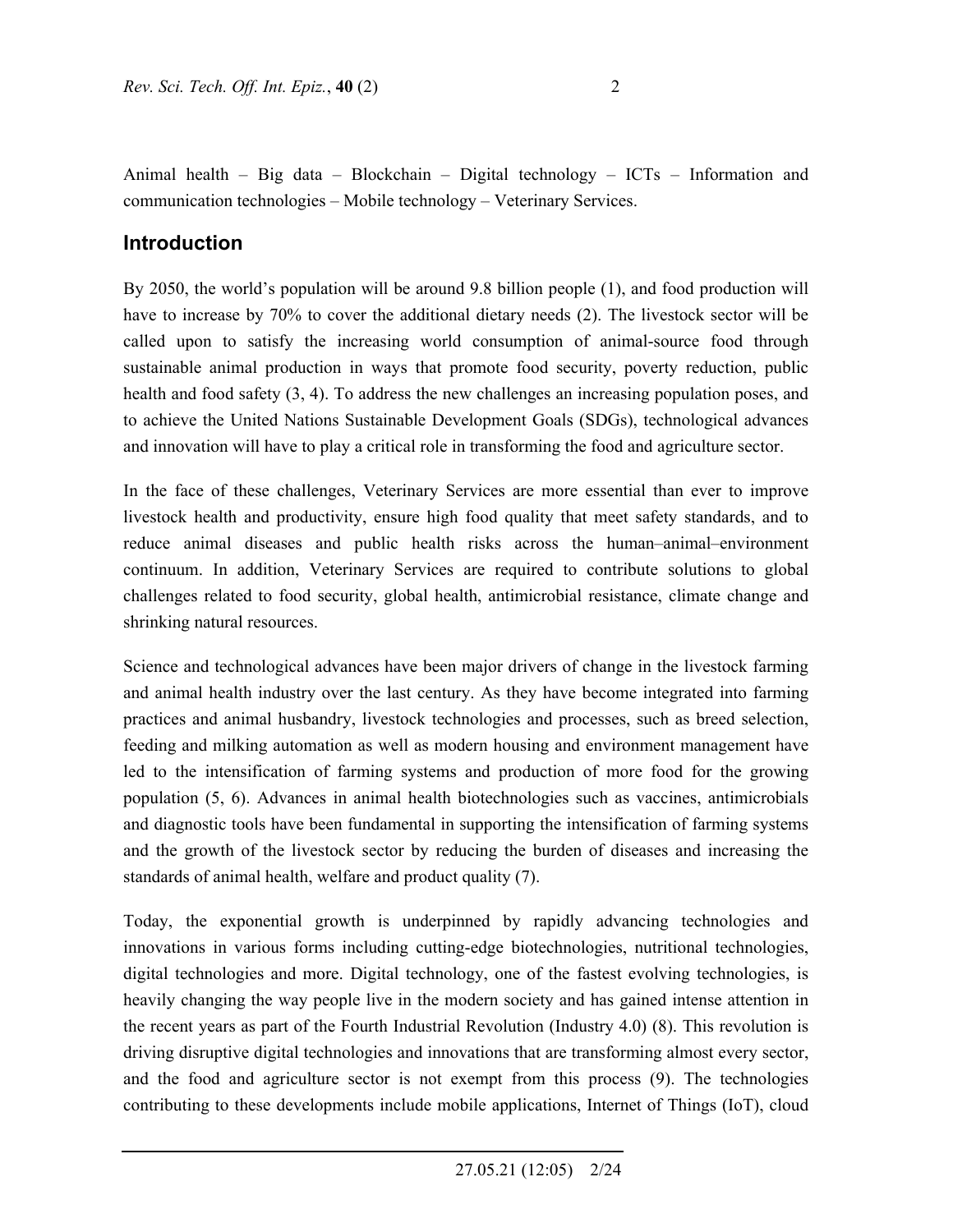computing, big data analytics, artificial intelligence, blockchain and many other such advancements.

The deployment and use of these technologies in agriculture offer new ways and opportunities for better agricultural and livestock policies and practices leading to more sustainable and resilient food systems (10). As a subsector of agriculture, animal health plays a key role in this process and Veterinary Services have the responsibility not only to take part in this technological revolution but also to reassess the veterinary system organisation and ensure appropriate application of new digital technologies for policymaking, decision-making and planning. In line with its strategy to shape the global governance of animal health and guide the Veterinary Services towards better resilience, the World Organisation for Animal Health (OIE) conducted a survey on the external factors that have the potential to impact Veterinary Services over the next ten years and the adaptations required to contribute to sustainable development. Amongst the most relevant 17 external factors identified by experts and stakeholders, the use of big data analytics and other advanced technologies is likely to increase and therefore Veterinary Services should be prepared to respond to this trend (11).

This paper does not aim to give a complete overview of digital technologies impacting animal health as this can be found elsewhere (12, 13, 14), but rather to look at some evocative examples of data driven technology trends of the moment that will most likely shape the future of Veterinary Services in the years to come. Current challenges toward increased application of digital technologies in the animal health sector along with some implications for Veterinary Services are discussed.

## **Digital technologies to transform Veterinary Services**

At the heart of digital technology are new ways of data collection, management, use and exchange using existing and advanced information and communication technologies (ICTs) and innovations. These technologies are transforming modern economies and entire systems of production, management, and governance (15). For example, digital technology has already become an integral part of healthcare in human medicine as demonstrated by the increasing trend in national policies embracing digital health that covers what is known as electronic health (e-Health) (16). Similarly, the increased use of ICTs and innovations is driving e-Agriculture, which allows improved access to valuable information that can help stakeholders make the best possible decisions and use of available resources to deliver economic, social and environmental benefits through increased productivity, improved product quality and safety, and costeffectiveness of services (17).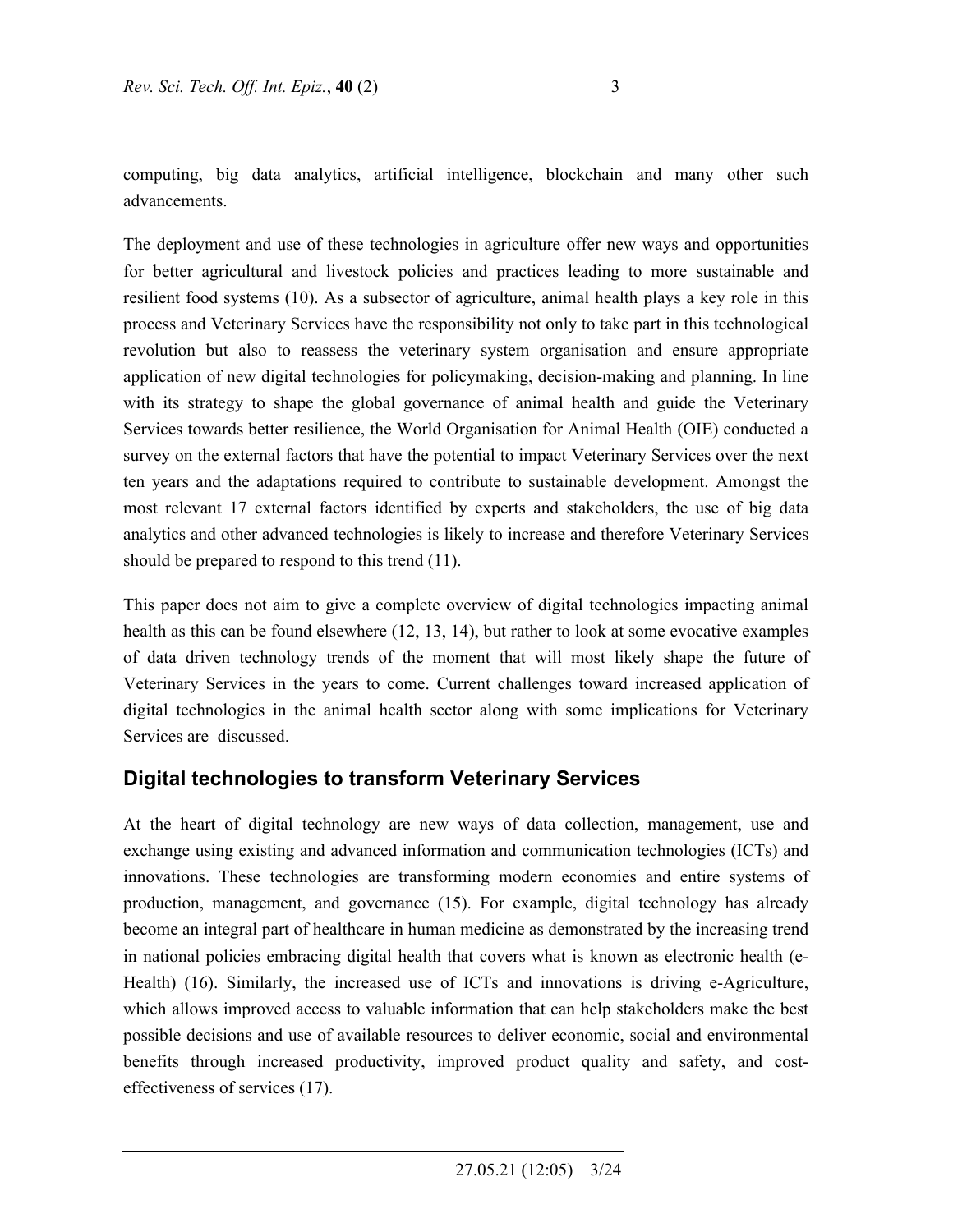Although much of the digitalisation process has yet to take place, it is expected that the impact of digital technology on animal health and Veterinary Services can and will be profound in the years to come. Recent developments in ICTs and innovations have opened a wealth of new opportunities to improve veterinary practice (18, 19), and timeliness and accuracy of data collection and reporting for disease surveillance and animal health monitoring (13). The use of new ICTs also facilitate mapping and monitoring the spread of infectious diseases and their coordination across sectors, as well as tracking supplies of drugs and vaccines (16). These developments lead to better, more efficient, and timely decisions that will positively affect the performance and quality of Veterinary Services meeting standards of animal health and welfare practices (20).

The following section covers some digital technology trends that will undoubtedly drive the transformation of Veterinary Services. These technologies are all data driven and will be illustrated by three evocative examples that fall under the following categories: (a) mobile technologies and applications; (b) big data and big data analytics; (c) blockchain applications. Together, these technologies are part of the IoT which is based on the connectivity of machines and devices in collecting, sharing and analysing data. These technologies are amongst the nine disruptive technology categories identified by the World Economic Forum (8), in addition to crowdsourcing, 3-D printing and advanced biotechnology and genomics.

# **Mobile technologies and applications**

Mobile technologies started with the use of simple delivery technologies, such as short message service (SMS) and voice-based systems. With the rapid growth of mobile devices such as smartphones, tablets and sensors together with the growth of crowdsourcing platforms, mobile technology is fast evolving and offers several opportunities to share real time field data for various purposes among large populations of ICT users, including those in developing countries (21).

With the popularity of smartphones and the widespread use of cloud and web-based technologies, there has been a proliferation of mobile phone-based platforms and applications (apps) in every sector of the society. In the human health sector, for instance, the use of mobile technologies and applications has rapidly expanded in the implementation of mHealth, as part of the broader e-Health, which is defined as medical and public health practices supported by mobile and wireless devices (22). Mobile technologies are also becoming more abundant in the agriculture sector, offering various agriculture-related m-services to stakeholders both in developed and developing countries (21, 23).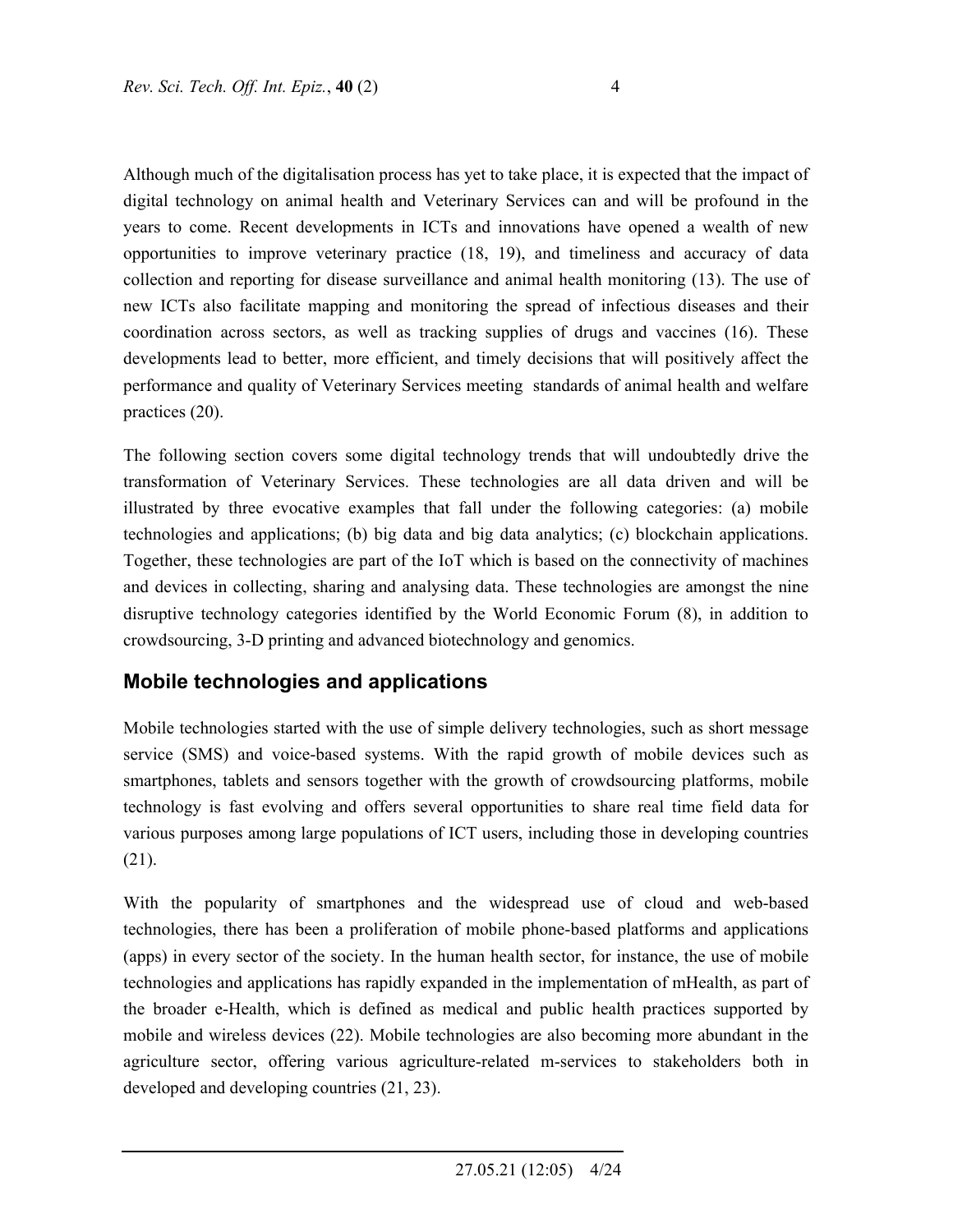In animal health, mobile phones were initially used to collect data for animal diseases surveillance (24, 25). Mobile technology advances that followed have led to the increased use of mobile apps for collection, analysis and dissemination of real time animal health data (13). Specific examples of customised mobile applications used in resource-limited settings include the Event Mobile Application, a mobile app developed by the Food and Agriculture Organization of the United Nations (FAO) for enhancing national capacities in disease reporting, surveillance and early warning (26). Similar mobile applications have been introduced by the Southern African Centre for Infectious Disease Surveillance for One Health disease surveillance (27) and other pilot projects to improve disease surveillance, diagnosis and control (28, 29, 30, 31). In addition, mobile apps were used for the collection of data on animal-based welfare indicators to assess on-farm animal welfare (32).

While the above are only a few examples, most of which remain at the pilot level, the bulk of animal health mobile applications are being developed by national public organisations and local enterprises both in developing and developed countries, in addition to a wide variety of apps offered by mobile apps stores where large international companies are the main developers.

Many of these mobile applications may not be validated scientifically, but they still illustrate the substantial advantages to integrating mobile technology in various areas of the veterinary domain with the potential to improve the efficiency of collection, analysis and dissemination of field data to support planning, decision-making, and service provisions. However, in order for this technology to reach its full potential, some basic conditions must align to remove existing barriers to widespread adoption by stakeholders at every level especially in low resources countries. These conditions include, for example, infrastructure needs, including mobile network availability, the accuracy of information contained in the applications, and the economic viability of services they provide (33), in addition to interoperability and validation of available and new free web-based applications (34), as well as the optimisation for ease of their use.

## **Big data and big data analytics**

The availability of vast amounts of high-throughput data, often referred to as 'Big Data' collected from different sources using advanced digital technologies, is a driver of the digital transformation of all sectors in the economy. While many definitions have been proposed according to interested parties, there is no unified definition of big data yet. The most common one describes big data with three characteristics referred as the '3 Vs': volume, referring to the vast amounts of data available; variety, referring to the different kinds of data generated including structured and unstructured data; and velocity, referring to the speed at which the data are created and acted upon. Other definitions also include 'veracity', which refers to the variable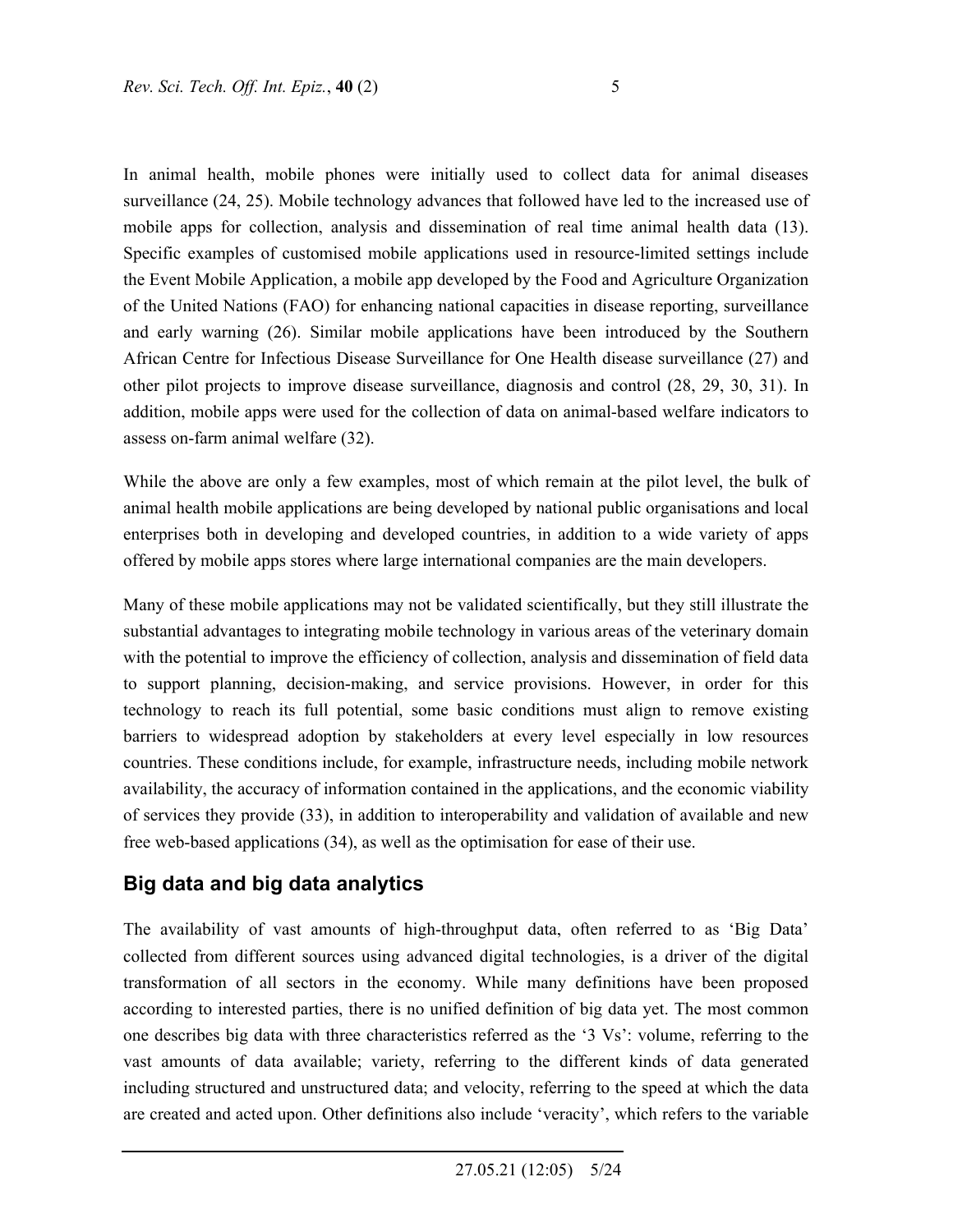quality and uncertainty of data. Additional characteristics used include 'value', which refers to the capacity to transform vast amounts of data into information to produce actionable insights, and other features such as volatility and validity (35).

Big data requires not only access to large data sets, but also the competence and infrastructure to process them in a timely manner, and the capacity to realise the valuable insights for the end users. The most commonly used techniques for big data analytics include modelling and simulation, statistical analysis, geographical information systems and data mining and machine learning. Machine learning technology, a subfield of artificial intelligence (Fig. 1), uses algorithms to build analytical models, helping computers to 'learn' from data (35). It is particularly used to process massive datasets by running various algorithm models to detect patterns, make predictions and provide a basis for decision-making.

The scope and application of big data falls under several industrial sectors. For instance, in human medicine big data offer a valuable aid in the development and implementation of health policies, for the optimisation of the healthcare system and the prediction and management of epidemics. The recent COVID-19 crisis, given the multidimensional and intersectoral nature of the impact it has engendered, has allowed the emergence of the use of big data and artificial intelligence as advanced, efficient and responsive tools to enlighten decision-making in a context of great uncertainty (36, 37).

In the livestock and animal health sector, big data applications are gaining momentum as digital technologies, such as wearable technologies and sensors, satellite data systems and mobile technologies, are generating large volumes of data to support data-driven farming and animal health monitoring (14, 38, 39). For example, big data applications are increasingly being used in veterinary care and large-scale livestock operations where digitalisation and automated systems excel in collating and processing large volume of data to monitor animal health, supporting early detection of animal disease, and preventing adverse health impacts  $(Table I)$ . Big data analytics using artificial intelligence and machine learning models have been applied to mine a large dataset generated by sensors to predict infections and diseases in dairy farms (40, 41) and poultry operations (42), and monitor health in pig industry (43). Other examples include pilot initiatives deployed to capture and analyse large volumes of animal health data mostly from veterinary clinics for surveillance of diseases in companion animals (44, 45, 46, 47).

In veterinary epidemiology, big data analytics offer possibilities for spatial and temporal data analysis (48) as well as for better understanding animal diseases and health related risks (49, 50). Big data analytics also are excelling in the fields related to bioinformatics and high-throughput 'omics' data (genomics, transcriptomics, proteomics and metabolomics) which facilitate the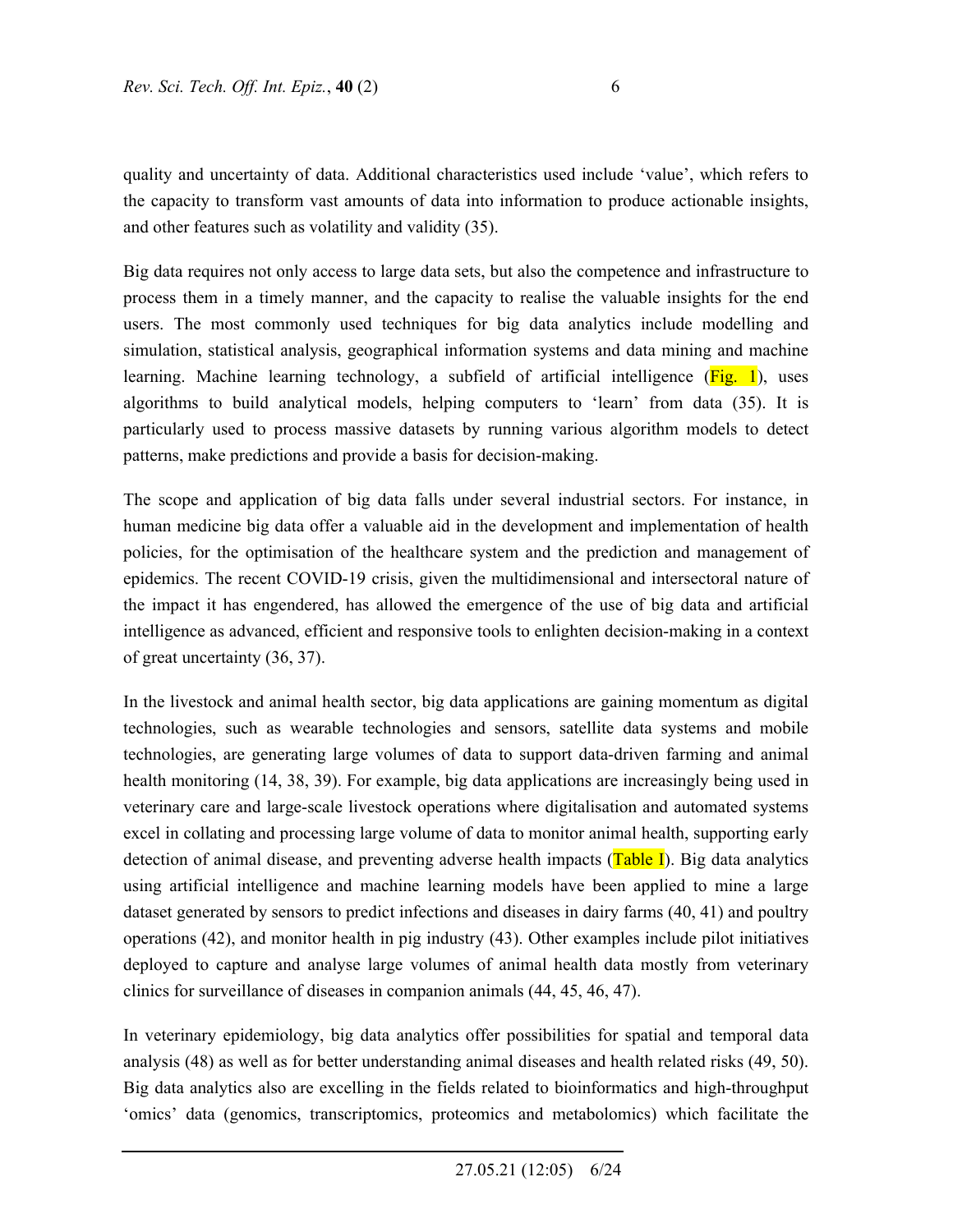understanding of host-pathogen interactions towards the development of new diagnostics, therapeutics and vaccines (51, 52).

While big data presents opportunities across many industries including animal health, the increasing availability and use of data to create value also represent important challenges and issues that need to be addressed before big data technology can become a widespread reality (51, 53, 54). This is essentially an issue of access to information, since big data generally belongs to private companies. Information ownership, data confidentiality and security are challenges that must be addressed, in addition to issues related to technical capabilities and adequate infrastructure particularly in developing countries. However, with the rapid development of efficient data mining techniques, big data technology is expected to grow in the coming years. This highlights the need for Veterinary Services to be prepared to use big data analysis and derive valuable knowledge from it to support planning, decision-making and field operations.

# **Blockchain applications**

Blockchain is an emerging and promising digital technology that has gained significant attention among diverse business sectors in recent years (55). In the simplest terms, a blockchain consists of a linked chain to gather, store, share and track information through a network of public or private computers called nodes. Data is kept in the form of encrypted dataset bases distributed among all participants of the network without the need for a centralised control (56). The blockchain allows data to be recorded with real-time updates across the network in a way that is designed to be transparent, efficient, unalterable and secure.

In agriculture, blockchain-based applications are being piloted in various agri-food value chains (56, 57, 58).

In the case of livestock and veterinary sectors, blockchain adoption is still in its infancy. However, blockchain-based systems can be potentially applied for traceability of livestock (56), and animal product supply chains (59, 60), as well as for efficient management of various input supply chains such as animal feed, veterinary drugs, diagnostic kits and vaccines, especially those that require a cold chain (61). Table II shows an example of an integrated animal product supply chain that can be managed through a blockchain application (56).

The blockchain technology also has the potential to improve the implementation and monitoring by Veterinary Services of technical requirements under trade agreements and to verify and enforce compliance with international animal health standards (58), as well as to scale up the use and implementation of electronic veterinary certification systems. All these applications offer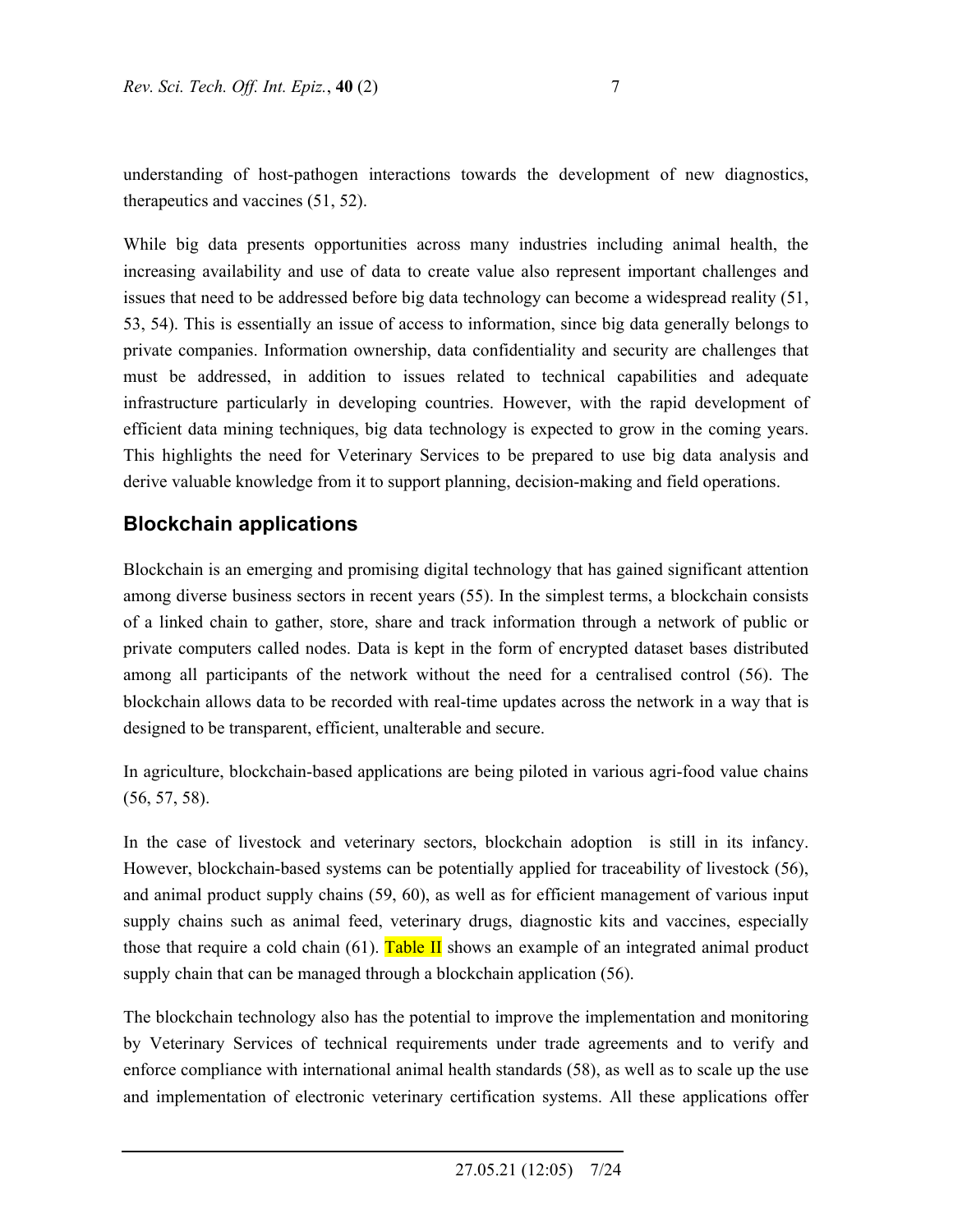tremendous opportunities for use of blockchain technology in the animal health sector. However, wide adoption by Veterinary Services particularly in developing countries may not happen in the near future.

# **Implications of digital technologies for Veterinary Services**

In the era of digitalisation of agriculture and the advent of related concepts such as e-agriculture and precision agriculture (17) as well as livestock precision farming (62), it would be appropriate to surmise that data-driven technologies and services have the potential to improve the efficiency of animal source food production and quality throughout the entire food chain. In addition, digital technology may be part of the solution to overcome the impact of global trends such as population growth, changing land use and climate change on global food systems, interactions among humans, wildlife and domestic animals, and global health threats (9).

The use of data-driven technologies is going to continue to change production sectors and industries and the animal health sector is no exception. The potential benefits of integrating new digital technologies in animal health are convincing and will likely unlock new models that make national Veterinary Services more efficacious and efficient for meeting the required standards for animal welfare and health practices. The question remains whether Veterinary Services will be able to capture the opportunities and adapt to the rapid digital change.

Achieving the full potential benefits and desired outcomes of the digital transformation is challenging in all sectors. There are hurdles to overcome along the way before digital technologies can be widely adopted by animal health actors especially in the developing world. These challenges have been extensively reviewed from different perspectives and range from infrastructure requirements, interoperability of digital systems, policies and regulations, to digital skills and competencies and the digital divide (63, 64). As such, the ongoing digital transformation and its challenges will have important implications for the Veterinary Services, which must be considered from the perspectives of technology users, policy-makers, regulators, partners and other stakeholders (13, 19, 53, 65). The following are some of these implications.

## **Developing a legal and policy enabling digital environment**

Governments and policy-makers play a primary role in creating the enabling environment needed to support the development and appropriate use of digital technologies. In the agriculture sector, developed countries are advancing and already incorporating digital agriculture in some existing policy instruments or developing full-fledged digital agriculture strategies. In developing countries, initiatives and projects for the use ICTs in the agriculture and associated sectors are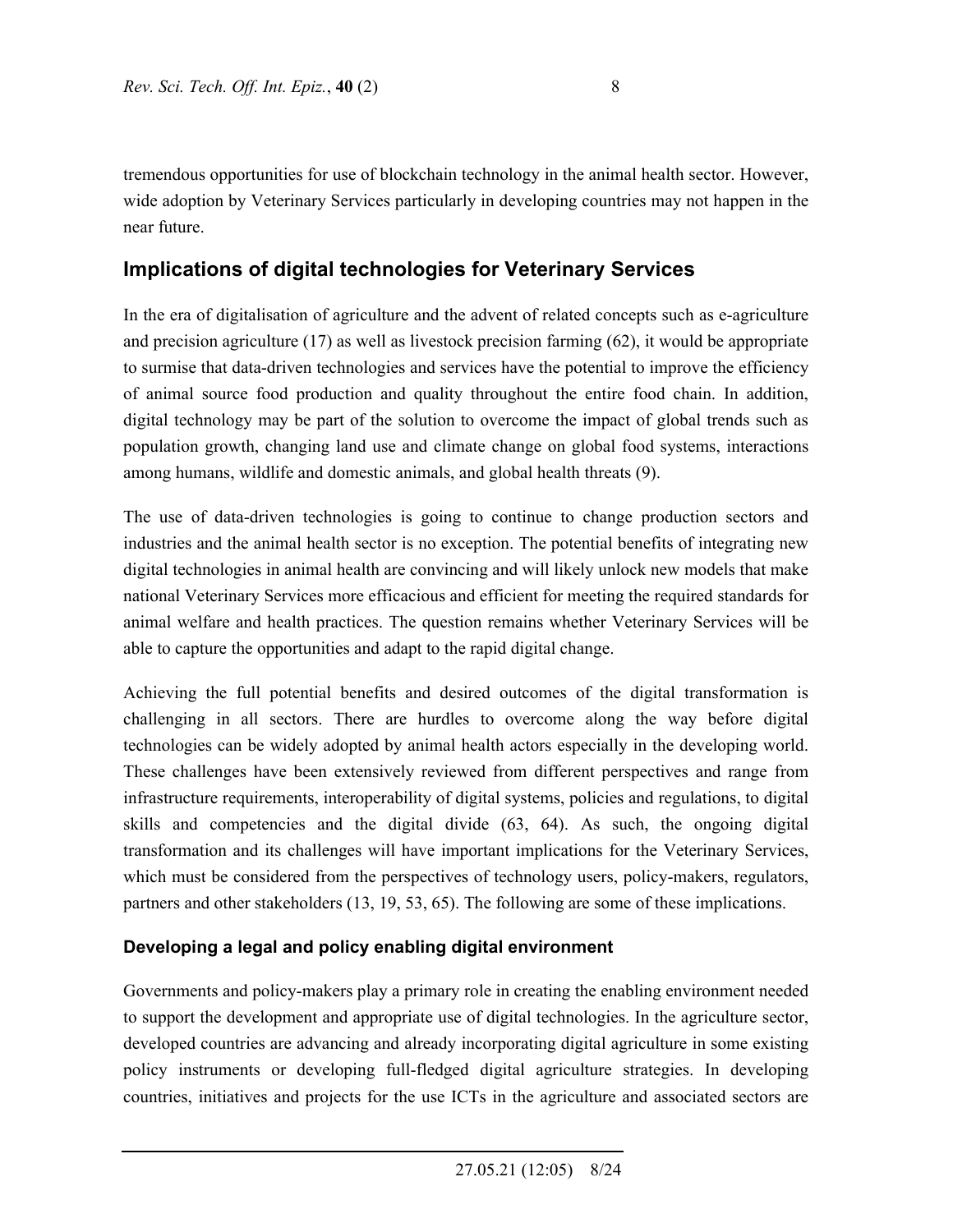growing, but have not yet been adopted in a comprehensive national strategy to develop efficiency gains from the digital transformation (66). Many countries still require institutional support for the development and consolidation of national sectoral digital strategies and their effective implementation, which usually requires more resources and capabilities. Governments and policy-makers need to assess the enabling environment and identify the necessary policies, regulations, incentive frameworks and capacity development to establishing a conducive environment for both supply and demand of digital technologies and facilitate technology uptake by stakeholders across the sector. The national Veterinary Services will have to actively engage in this process to ensure they are not left behind in the digital transformation.

There is need to consider cohesive actions by FAO and the OIE and global partners in collaboration with specialised institutions to support countries in establishing and implementing digital technologies in the agri-food system including the animal health sector. For example, the recent global initiative, the international platform for digital food and agriculture coordinated by FAO will provide a policy forum for governments to support the digitalisation in the food and agriculture sector with the potential to play an increasingly important role in achieving global food security and improving livelihoods, especially in rural areas (67). In addition, FAO is already developing mechanisms to support and facilitate discussion on the adoption and use of new ICTs and share knowledge on innovation and technology, skills and capacity in agriculture and livestock through a variety of digital approaches and solutions such as the e-Agriculture Community of Practice (68). This initiative focuses on the exchange of knowledge and resources related to the use of ICTs for sustainable agriculture, between United Nations agencies, governments, universities, research organisations, non-governmental organisations, farmers' organisations, the private sector and the wider community.

#### **Developing the digital skills of the veterinary workforce**

In a world of rapidly evolving technologies and options, the Veterinary Services need to keep up with technological advancements to be able to provide the necessary policy advice and technical expertise to the beneficiaries. As such, the demand for digital skills is expected to rise in the future within all stakeholder groups of the animal health sector. Introduction of ICTs in formal veterinary education is becoming reality, not only in developed but also in developing countries. This trend should be reinforced and sustained with the introduction of specific technology related skills in the curriculum to ensure a minimum understanding of how new and advanced digital technologies work, along with soft skills such as teamwork, problem-solving critical thinking which are also integral to the uptake and implementation of disruptive technologies in the workplace (19).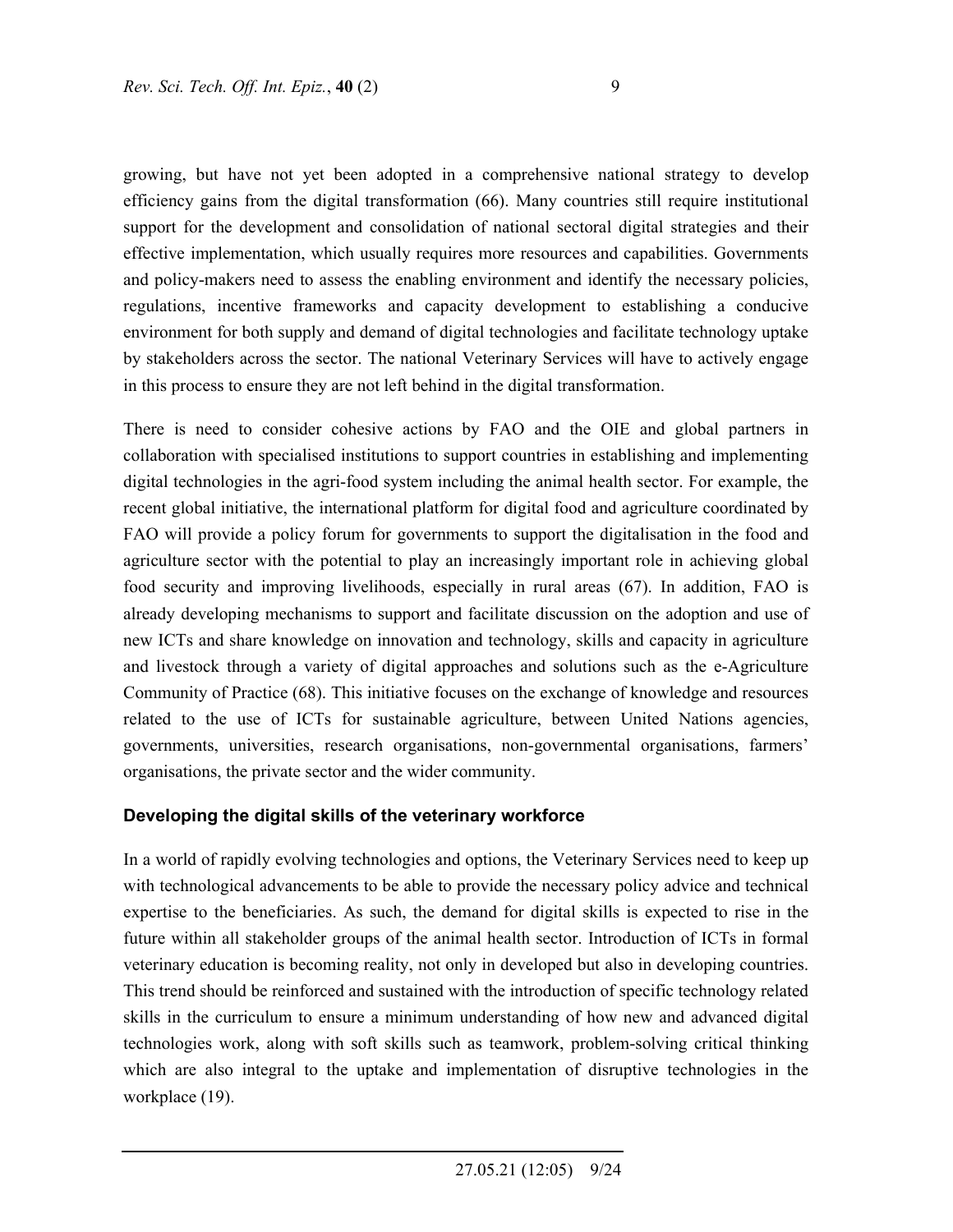The veterinary workforce already lives in a connected world and will have ever greater access to digital technologies in both the public and private spheres. Developing the digital skills of this workforce is critical for wide adoption of the technology. The Veterinary Services will have to develop sustainable continuing education programmes to increase access to training in the use of digital technologies and opportunities for attaining the necessary digital skills. Failure to ensure this skill development can end up marginalising the veterinary workforce in an increasingly digitally driven world. Specialised training and education programmes portraying the advantages of digital technology and its ease of use will be required to ensure that the workforce can use it proficiently in all aspects of the veterinary domain whether in field operations or in animal health planning and management. Specifically, there is need for more education and training in data science, including statistics and computer science to develop the necessary knowledge and skills, for example, to mine big data and engage in big data analytics (48, 50). In addition, Veterinary Services will have to adapt their technical competence as well as optimise resources and services through institutionalisation of interprofessional and multidisciplinary collaboration to formulate, validate and scale up relevant technologies and promote their adoption across the sector.

National Veterinary Services in developing countries with support of specialised organisations will have to develop models of digital skills training aimed at veterinarians and animal health stakeholders so they can learn to assess and implement the best practices and technologies in their work. Assessment of the workforce should also consider the implications for the animal health labour market of introducing digital technologies and their management. Providing veterinary workforce with knowledge resources and facilitating education and training through digital tools such as e-learning, knowledge sharing and networks will improve and reinforce skills and competencies in the use of digital technologies.

#### **Fostering publicprivate partnerships**

Digital technologies are being mainly developed and disseminated by the private sector for commercial purposes. The importance of partnerships in veterinary digital solutions has grown over recent years in developed countries, with several initiatives involving the veterinary practice, large corporations and digital products and systems innovators. However, realising the full potential of this digital transformation and extending the benefits to all stakeholders of the animal health sector will require a policy framework with guidelines to tap into private sector investment and innovations. It is therefore fundamental to establish collaboration and strategic partnerships involving the national Veterinary Services, the private sector, ICT corporations and digital technology innovators, as well as data providers with clearly defined roles of each actor on how to exploit the opportunities of digital animal health at all levels. Public-private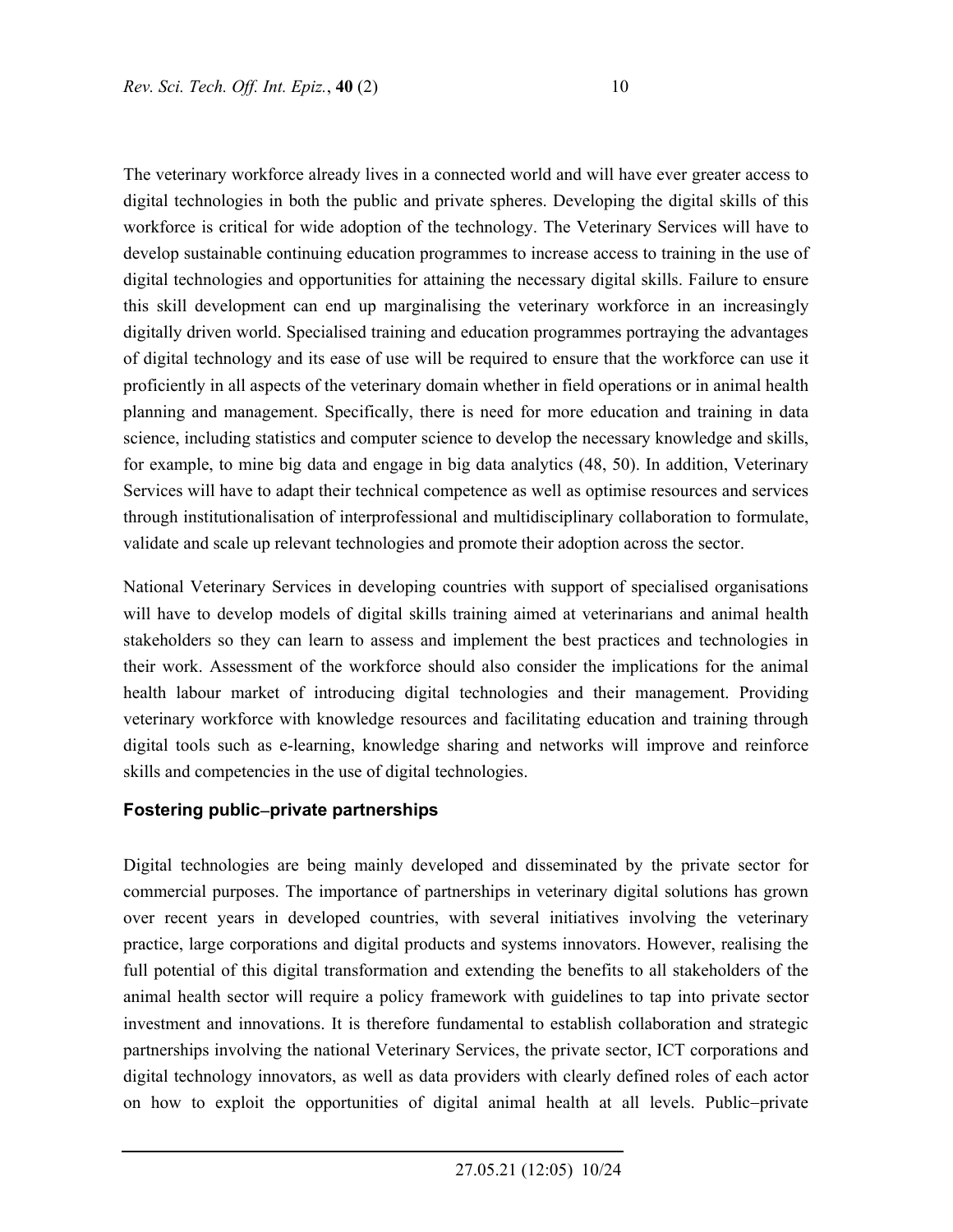partnerships (PPP) in the digital space will become the new norm for the creation of sustainable business models that provide viable digital solutions and support the rapid deployment of digital technologies in veterinary domains. These models should integrate the needs of all stakeholders and the requirements for the development of the necessary infrastructure and processes to support the digital transformation of the Veterinary Services. In this regard, the recently developed OIE PPP guidelines (69) could facilitate collaborations and strategic partnerships to expand Veterinary Services' capacity in digital transformation.

### **Building national and global robust system for data management and governance**

The digital transformation, fuelled by massive quantities of data being generated by various datadriven technologies, has been impacting data management for the last few years (13). This change offers great opportunities but will also bring challenges including who owns, controls, and manages the data being collected and also who will have access to it. These concerns call for creating robust, secure and scalable data management systems that can meet the increasing demands of master data management, data quality and data governance in this new era of digital transformation.

In animal health, data management is changing in many countries with a shift to digital data collection systems using various ICTs. Consequently, higher quality and more accurate data will be available in a timelier manner for decision-making, planning and management. Data will become central to veterinary systems, whether specific and small-scale data customised for routine disease reporting or big data from various sources for identification of risk factors and trends in disease patterns. It is therefore fundamental for Veterinary Services to strengthen their capabilities and infrastructures for improving data use and accessibility through interoperability, harmonisation and optimisation of data distribution to stakeholders (70). It is equally important to develop collaborative models and tools for information sharing beyond the animal health sector through exchange of data across sectors and value chain for various purposes (71), and ensuring interoperability of data systems which must 'talk' to each other (34). Furthermore, translating data into smart and effective actions will be essential, requiring constant dialogue between data collectors, analysers and policy-makers.

At the global level, the OIE is promoting digital transformation of animal health particularly for the management of animal disease data using the new platform of the World Animal Health Information System (OIE-WAHIS). The new interface will allow for data to be viewed, analysed and extracted more rapidly in a variety of analytic programmes. In addition, the new OIE-WAHIS platform will provide straightforward and standardised ways to interconnect with other international or regional information systems and integrate other valuable data sources, so that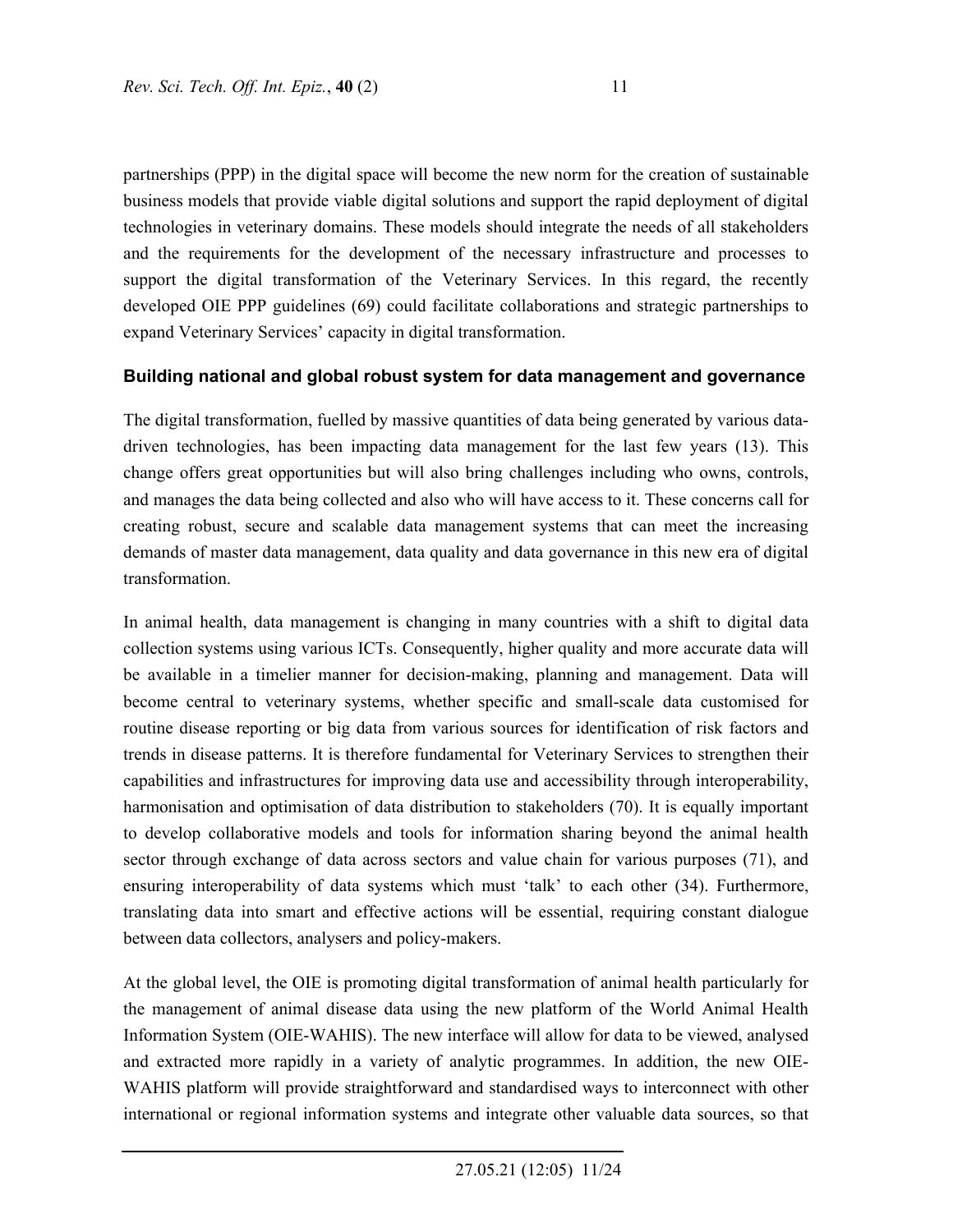users can share and mutually enrich data in collaboration with the OIE. Similarly, FAO is in the process of upgrading its EMPRES Global Animal Disease Information System (EMPRES-i) to support Veterinary Services by facilitating the organisation and access to national, regional and global level disease data and information under the overarching FAO's Hand-in-Hand Geospatial Platform (https://data.apps.fao.org/). These global platforms along with relevant regional platforms will play a critical role in the governance, management and use of animal health data at global and regional levels, to accompany the digital transformation of Veterinary Services.

## **Conclusions**

The world is changing at a fast pace with the emergence of an array of cutting-edge digital technologies, offering great potential to improve food production to feed the growing population, promote more environmentally sustainable agricultural practices, and maintain high-quality sanitary standards. Digital technologies are transforming the agriculture and livestock sector including animal health and welfare. And this transformation is expected to continue in the years to come with far-reaching impacts on the veterinary sector both in developed and developing countries. Preparing the current and future veterinary workforce to stay up to date and at the centre of digital innovation in animal health should be a driving force for the future of Veterinary Services.

## **Résumé français: titre**

**Résumé** 

**Mots-clés** 

## **Resumen español: título**

**Resumen** 

**Palabras clave** 

## **References**

1. United Nations Department of Economic and Social Affairs (UNDESA) Population Division (2017). – World population prospects: the 2017 revision, key findings and advance tables. Working Paper No. ESA/P/WP/248. UNDESA, New York, United States of America, 53 pp.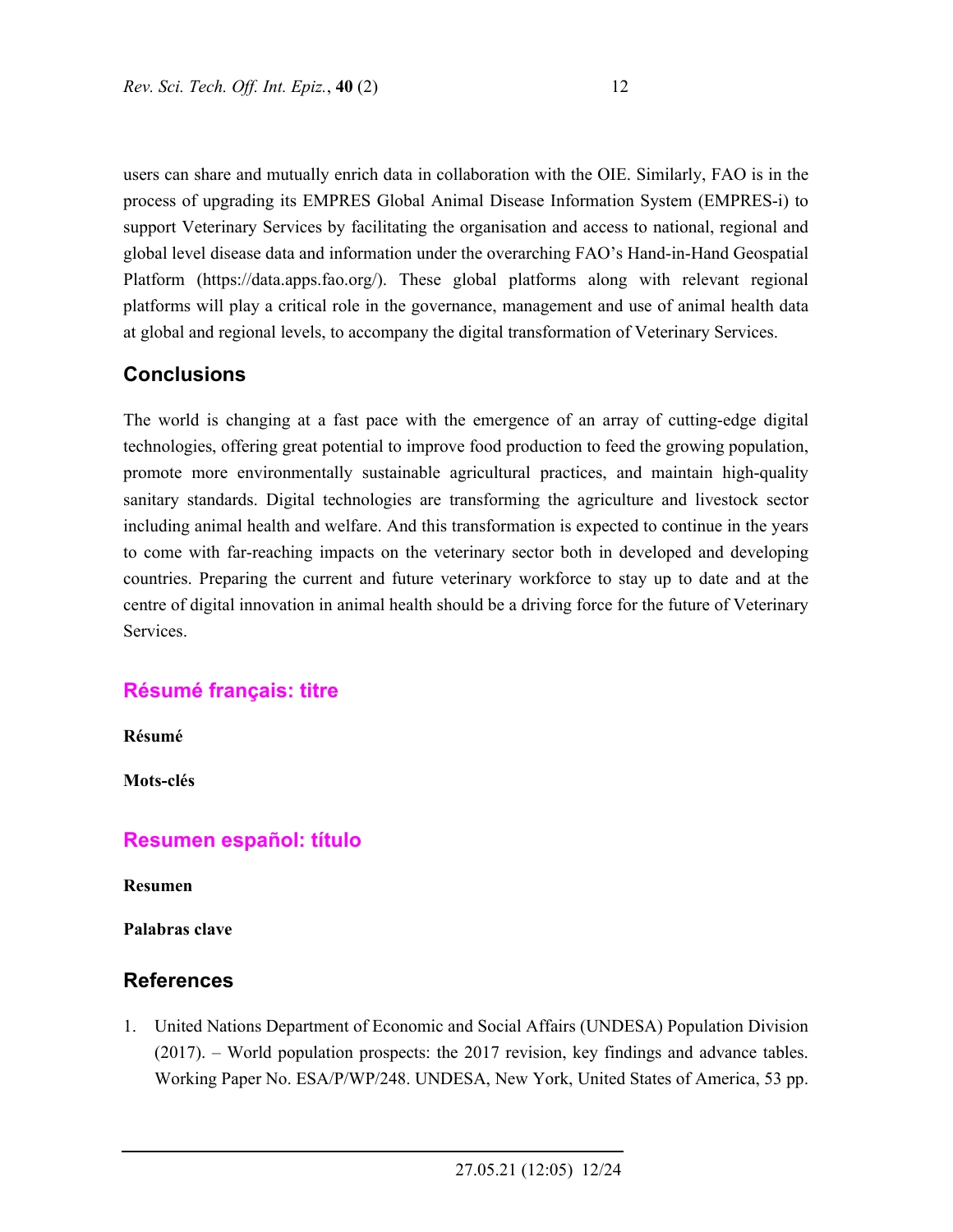Available at: https://population.un.org/wpp/Publications/Files/WPP2017\_KeyFindings.pdf (accessed on 30 April 2021).

- 2. Food and Agriculture Organization of the United Nations (FAO) (2009). How to Feed the World in 2050 [background document for the How to Feed the World High-level Expert Forum, 12–13 October 2009]. FAO, Rome, Italy, 35 pp. Available at: www.fao.org/fileadmin/templates/wsfs/docs/expert\_paper/How\_to\_Feed\_the\_World\_in\_205 0.pdf (accessed on 30 April 2021).
- 3. Food and Agriculture Organization of the United Nations (FAO) (2009). –The State of Food and Agriculture: Livestock in the balance. FAO, Rome, Italy, 180 pp. Available at: www.fao.org/3/i0680e/i0680e.pdf (accessed on 30 April 2021).
- 4. Tedeschi L.O., Muir J.P., Riley D.G. & Fox. D.G. (2015). The role of ruminant animals in sustainable livestock intensification programs. *Int. J. Sustainable Dev. World Ecol*., **22** (5), 452–465. doi:10.1080/13504509.2015.1075441.
- 5. Göncü S. & Güngör C. (2018). The Innovative Techniques in Animal Husbandry. *In*  Animal Husbandry and Nutrition (B. Yucel, ed.). IntechOpen, London, United Kingdom. doi:10.5772/intechopen.72501.
- 6. Ali W., Ali M., Ahmad M., Dilawar S., Firdous A., Afzal A. (2020). Application of modern techniques in animal production sector for human and animal welfare. *Turk. J. Agric. Food Sci. Technol.*, **8** (2), 457–463. doi:10.24925/turjaf.v8i2.457-463.3159.
- 7. Food and Agriculture Organization of the United Nations (FAO) (2015). The Second Report on the State of the World's Genetic Resources for Food and Agriculture (B.D. Shearf & D. Pilling, eds). FAO Commission on Genetic Resources for Food and Agriculture Assessment. FAO, Rome, Italy. Available at: www.fao.org/3/i4787e/i4787e00.pdf (accessed on 30 April 2021).
- 8. World Economic Forum (2016). The Future of Jobs: Employment, Skills and Workforce Strategy for the Fourth Industrial Revolution. Global Challenge Insight Report. World Economic Forum, Geneva, Switzerland, 167 pp. Available at: www3.weforum.org/docs/WEF\_Future\_of\_Jobs.pdf (accessed on 30 April 2021).
- 9. Trendov N.M., Varas S. & Zeng M. (2019). Digital technologies in agriculture and rural areas – Status report. Food and Agriculture Organization of the United Nations, Rome, Italy, 152 pp. Available at: www.fao.org/3/ca4985en/ca4985en.pdf (accessed on 30 April 2021).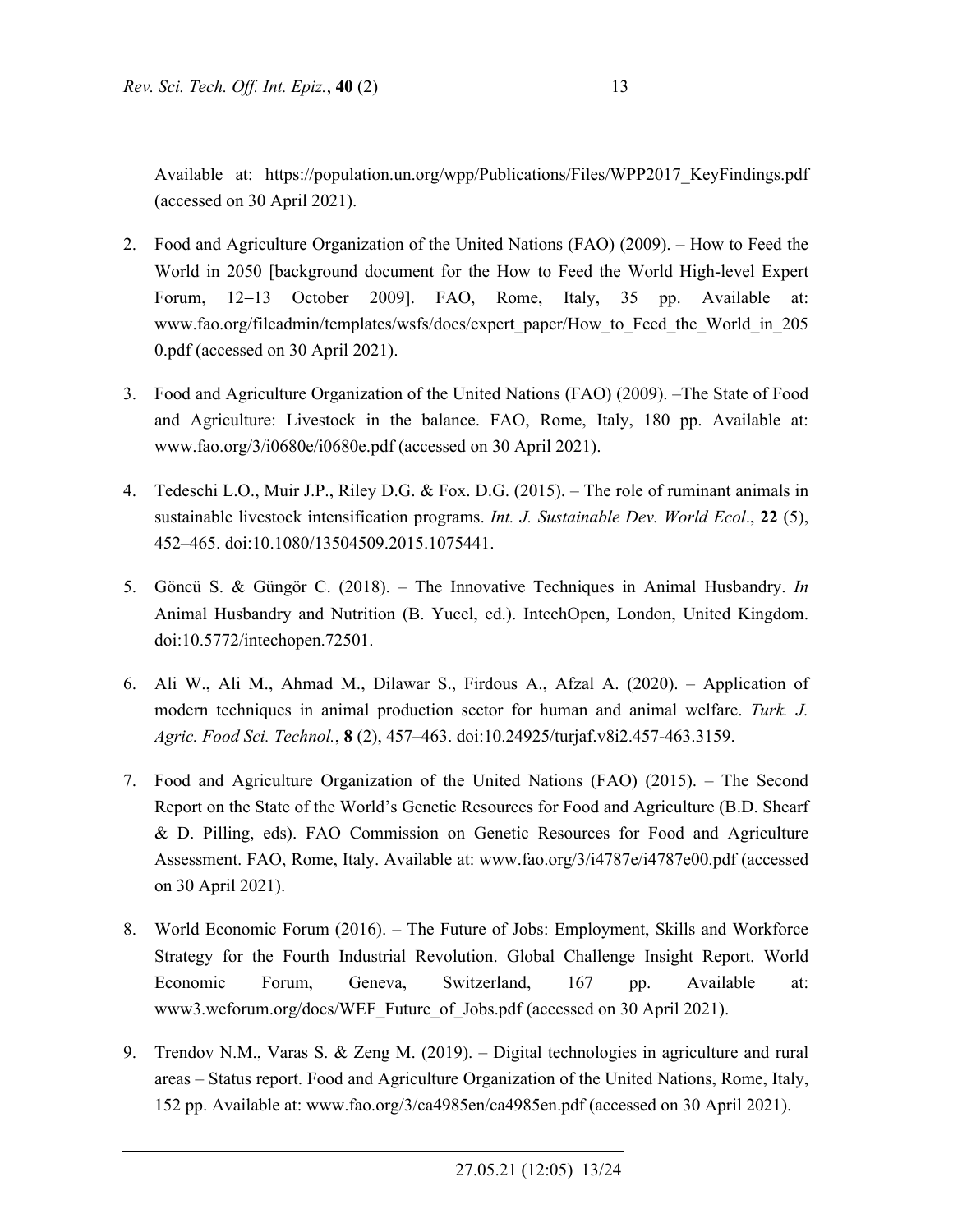- 10. Organisation for Economic Cooperation and Development (OECD) (2019). Digital technologies for better agricultural policies. OECD Publishing, Paris, France, 234 pp. doi:10.1787/571a0812-en.
- 11. Grace D., Caminiti A., Torres G., Messori S., Bett B.K., Lee H.S., Roesel K. & Smith J. (2019). – How external factors (e.g. climate change, conflicts, socio-economics, trading patterns) will impact Veterinary Services and the adaptations required [technical item]. *In* 87th General Session of the World Organisation for Animal Health (OIE), Paris, France, 26– 31 May 2019. OIE, Paris, France, 28 pp. doi:10.20506/TT.2984
- 12. Berckmans D. (2014). Precision livestock farming technologies for welfare management in intensive livestock systems. *In* Animal Welfare: focusing on the future (D.J. Mellor & A.C.D. Bayvel, eds). *Rev. Sci. Tech. Off. Int. Epiz.,* **33** (1), 189–196. doi:10.20506/rst.33.1.2273.
- 13. Holmstrom L.K. & Beckham T.R. (2017). Technologies for capturing and analysing animal health data in near real time. *In* Biological threat reduction (T. Beckham, ed.). *Rev. Sci. Tech. Off. Int. Epiz.,* **36** (2), 525–538. doi:10.20506/rst.36.2.2671.
- 14. Neethirajan S. (2020). The role of sensors, big data and machine learning in modern animal farming. *Sens. Biosensing Res.*, **29**, Article No. 100367. doi:10.1016/j.sbsr.2020.100367.
- 15. Brennen S. & Kreiss D. (2014). Digitalization and digitization [blog]. *Culture Digitally*, 8 September. Available at: http://culturedigitally.org/2014/09/digitalization-and-digitization (accessed on 30 April 2021).
- 16. World Health Organization (WHO) (2018). Digital technologies: shaping the future of primary health care. WHO, Geneva, Switzerland. Available at: https://apps.who.int/iris/handle/10665/326573 (accessed on 30 April 2021).
- 17. Food and Agriculture Organization of the United Nations (FAO) & International Telecommunications Union (ITU) (2017). – E-Agriculture Strategy Guide: A Summary. FAO, Rome, Italy, 44 pp. Available at: www.fao.org/3/a-i6909e.pdf (accessed on 30 April 2021).
- 18. Bellet C. (2019). The Future of Animal Health: How Digital Technologies Reconfigure Animal Healthcare in Farming. *Discover Society*, 7 August. Available at: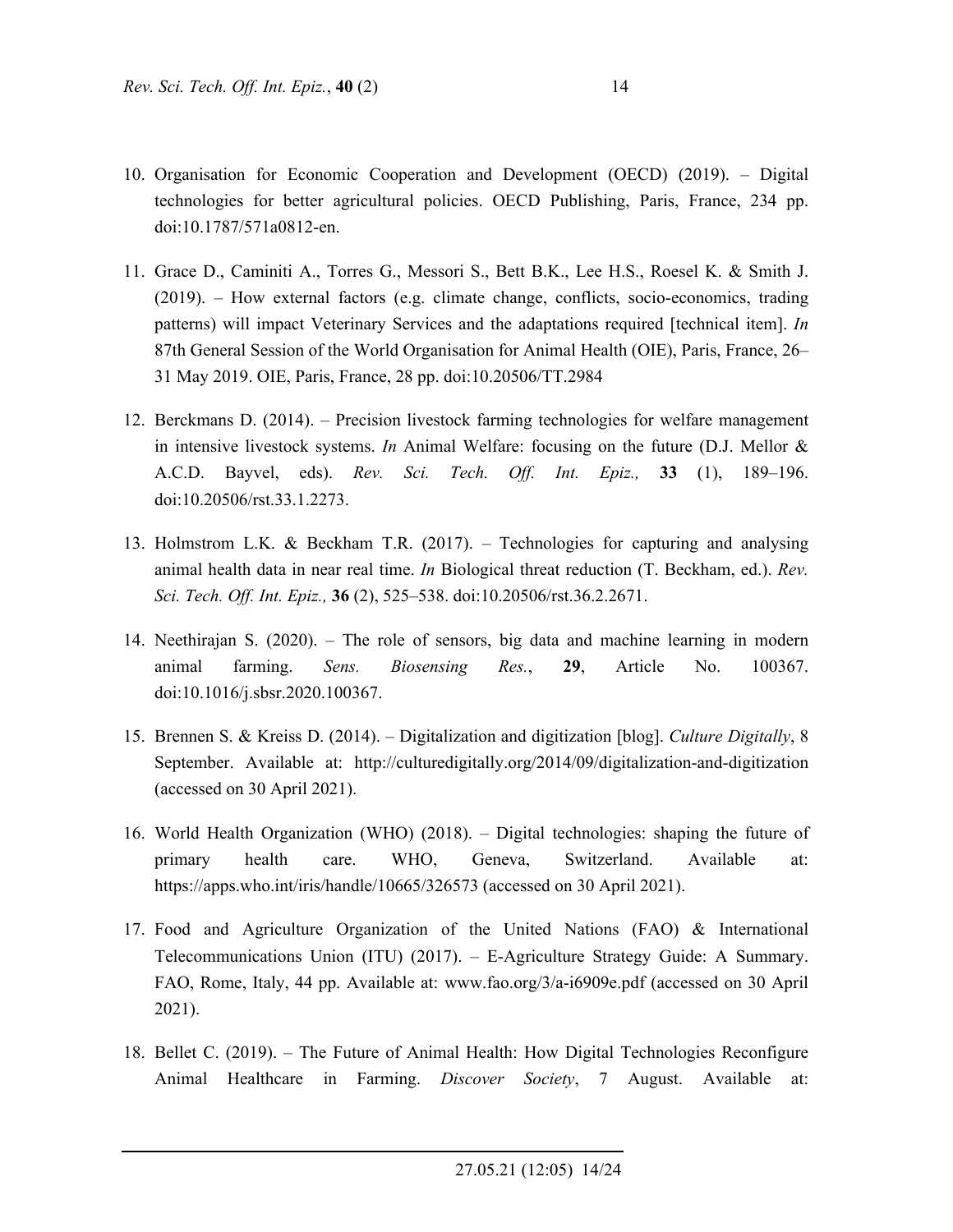https://discoversociety.org/2019/08/07/the-future-of-animal-health-how-digitaltechnologies-reconfigure-animal-healthcare-in-farming (accessed on 30 April 2021).

- 19. European Board of Veterinary Specialisation (EBVS) (2019). ECCVT workshop Embracing digital technology in veterinary practice Brussels, 13th & 14th May 2019. EBVS, Thessaloniki, Greece. Available at: https://ebvs.eu/news/eccvt-workshop-embracingdigital-technology-in-veterinary-practice-brussels-13th-14th-may-2019 (accessed on 30 April 2021).
- 20. Liu J., Toma L., Barnes A.P. & Stott A. (2019). Farmers' uptake of animal health and welfare technological innovations. Implications for animal health policies. *Front. Vet. Sci*., **6**, Article No. 410. doi:10.3389/fvets.2019.00410.
- 21. Baumüller, H. (2013). Mobile technology trends and their potential for agricultural development. ZEF Working Paper 123. University of Bonn, Bonn, Germany, 39 pp. doi:10.2139/ssrn.2359465.
- 22. World Health Organization (WHO) (2011). mHealth: new horizons for health through mobile technologies – second global survey on eHealth. WHO, Geneva, Switzerland, 111 pp. Available at: https://apps.who.int/iris/handle/10665/44607 (accessed on 30 April 2021).
- 23. Liopa-Tsakalidi A., Tsolis D., Barouchas A., Chantzi A.-E., Koulopoulos A. & Malamos N. (2013). – Application of mobile technologies through an integrated management system for agricultural production. *Procedia Technol*., **8**, 165–170. doi:10.1016/j.protcy.2013.11.023.
- 24. Robertson C., Sawford K., Daniel S.L.A., Nelson T.A. & Stephen C. (2010). Mobile phone-based infectious disease surveillance system, Sri Lanka. *Emerg. Infect. Dis*., **16** (10), 1524–1531. doi:10.3201/eid1610.100249.
- 25. Madder M., Walker J.G., Van Rooyen J., Knobel D., Vandamme E., Berkvens D., Vanwambeke S.O. & De Clercq E.M. (2012). – e-Surveillance in animal health: use and evaluation of mobile tools. *Parasitology*, **139** (14), 1831–1842. doi:10.1017/S0031182012000571.
- 26. Food and Agriculture Organization of the United Nations (FAO) (2015). EMA-i: a mobile app for timely animal disease field reporting to enhance surveillance. FAO, Rome, Italy, 2 pp. Available at: www.fao.org/3/a-i4853e.pdf (accessed on 30 April 2021).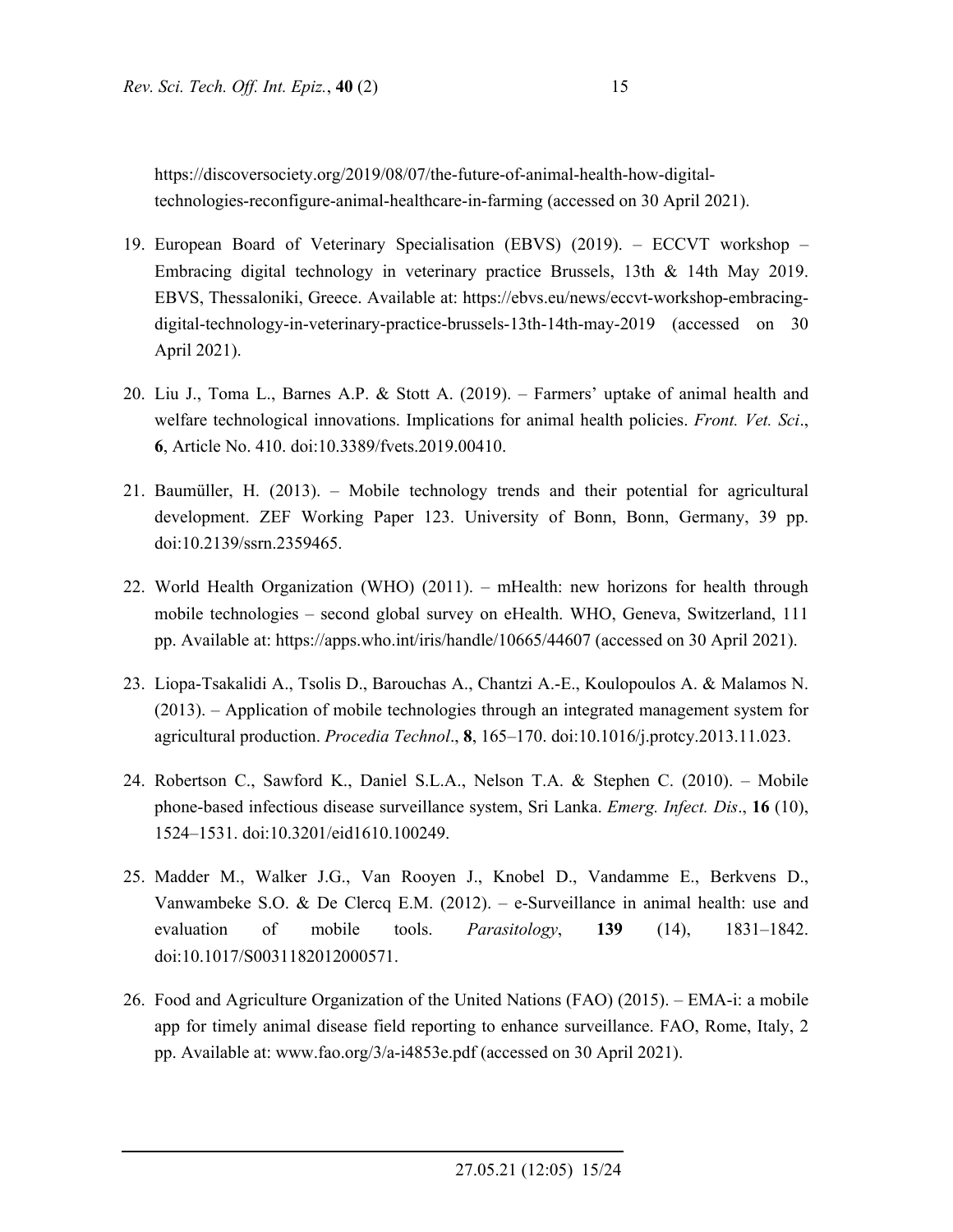- 27. Karimuribo E.D., Mutagahywa E., Sindato C. Mboera L., Mwabukus M., Kariuki Njenga M., Teesdale S., Olsen J. & Rweyemamu M. (2017). – A smartphone app (Afyadata) for innovative One Health disease surveillance from community to national levels in Africa: intervention in disease surveillance. *JMIR Public Health Surveill*., **3** (4): Article No. e94. doi:10.2196/publichealth.7373.
- 28. Wamwenje S.A.O, Wangwe I.I., Masila N., Mirieri C.K., Wambua L. & Kulohoma B.W. (2019). – Community-led data collection using Open Data Kit for surveillance of animal African trypanosomiasis in Shimba hills, Kenya. *BMC Res. Notes*, **12**, Article No. 151. doi:10.1186/s13104-019-4198-z.
- 29. Beyene T.J., Eshetu A., Abdu A., Wondimu E., Beyi A.F., Tufa T.B., Ibrahim S. & Revie C.W. (2017). – Assisting differential clinical diagnosis of cattle diseases using smartphonebased technology in low resource settings: a pilot study. *BMC Vet. Res.*, **13**, Article No. 323. doi:10.1186/s12917-017-1249-3.
- 30. Gibson A.D., Mazeri S., Lohr F., Mayer D., Burdon Bailey J.L., Wallace R.M., Handel I.G., Shervell K., Bronsvoort B.M.deC., Mellanby R.J. & Gamble L. (2018). – One million dog vaccinations recorded on mHealth innovation used to direct teams in numerous rabies control campaigns. *PLoS One,* **13** (7), Article No. e0200942. doi:10.1371/journal.pone.0200942.
- 31. Mtema Z., Changalucha J., Cleaveland S., Elias M., Ferguson M., Halliday J.E.B., et al. (2016). – Mobile phones as surveillance tools: implementing and evaluating a large-scale intersectoral surveillance system for rabies in Tanzania. *PLoS Med.,* **13** (4), Article No. e1002002. doi:10.1371/journal.pmed.1002002.
- 32. Battini M., Dalla Costa E. […] & Zanella A.J. (2017). Mobile apps based on AWIN protocols to assess animal welfare on farm Animal welfare: an asset for livestock production. *OIE Bulletin,* **2017** (1), 14–19. doi:10.20506/bull.2017.1.2590.
- 33. Greenspun H., Coughlin S. & Chang C. (2014). The four dimensions of effective mHealth: people, places, payment, and purpose. Deloitte Center for Health Solutions, Washington, DC, United States of America, 19 pp. Available at: www2.deloitte.com/content/dam/Deloitte/sg/Documents/life-sciences-health-care/sg-lshcmhealth-noexp.pdf (accessed on 30 April 2021).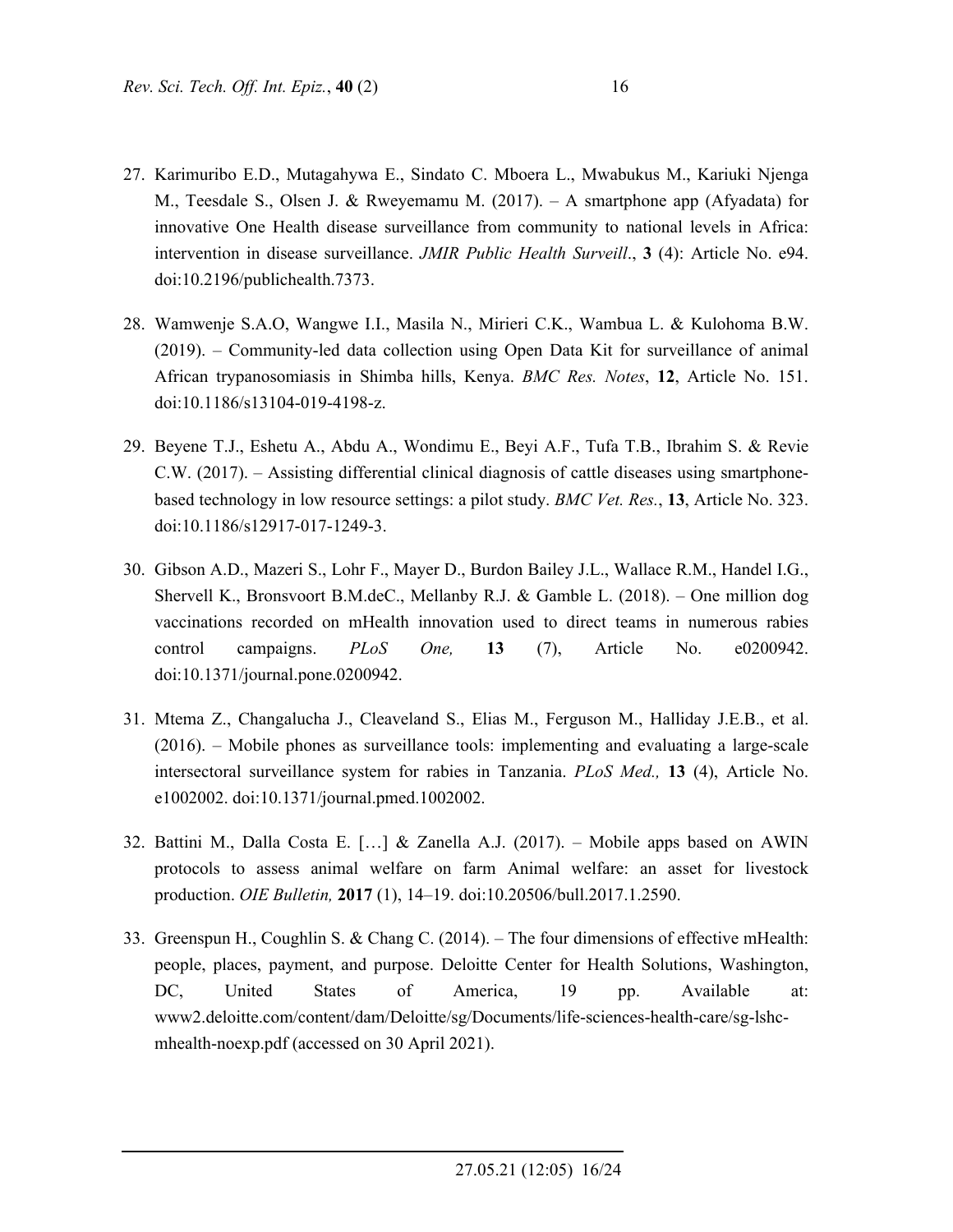- 34. The PLOS Medicine Editors (2013). A reality checkpoint for mobile health: three challenges to overcome. *PLoS Med.*, **10** (2), Article No. e1001395. doi:10.1371/journal.pmed.1001395.
- 35. Food and Agriculture Organization of the United Nations (FAO) & International Telecommunications Union (ITU) (2019). – E-agriculture in Action: Big Data for Agriculture. FAO & ITU, Bangkok, Thailand, 96 pp. Available at: www.fao.org/3/ca5427en/ca5427en.pdf (accessed on 30 April 2021).
- 36. Wang C.J., Ng C.Y. & Brook R.H. (2020). Response to COVID-19 in Taiwan: big data analytics, new technology, and proactive testing. *JAMA*, **323** (14), 1341–1342. doi:10.1001/jama.2020.3151.
- 37. Lin L. & Hou Z. (2020). Combat COVID-19 with artificial intelligence and big data*. J. Travel Med*., **27** (5). doi:10.1093/jtm/taaa080.
- 38. Morota G., Ventura R.V., Silva F.F., Koyama M. & Fernando S.C. (2018). Big data analytics and precision animal agriculture symposium: machine learning and data mining advance predictive big data analysis in precision animal agriculture. *J. Anim. Sci*., **96**, 1540– 1550. doi:10.1093/jas/sky014.
- 39. Ouyang Z., Sargeant J., Thomas A., Wycherley K., Ma R., Esmaeilbeigi R., Versluis A., Stacey D., Stone E., Poljak Z. & Bernardo T.M. (2019). – A scoping review of 'big data', 'informatics', and 'bioinformatics' in the animal health and veterinary medical literature. *Anim. Health Res. Rev.*, **20** (1), 1–18. doi:10.1017/S1466252319000136.
- 40. Ebrahimi M., Mohammadi-Dehcheshmeh M., Ebrahimie E. & Petrovski K.R. (2019). Comprehensive analysis of machine learning models for prediction of sub-clinical mastitis: deep learning and gradient-boosted trees outperform other models. *Comput. Biol. Med*., **114**, Article No. 103456. doi:10.1016/j.compbiomed.2019.103456.
- 41. Cabrera V.E., Barrientos-Blanco J.A., Delgado H. & Fadul-Pacheco L. (2020). Symposium review: real-time continuous decision making using big data on dairy farms. *J. Dairy Sci*., **103** (4), 3856–3866. doi:10.3168/jds.2019-17145.
- 42. Borgonovo F., Ferrante V., Grilli G., Pascuzzo R., Vantini S. & Guarino M. (2020). A data-driven prediction method for an early warning of Coccidiosis in intensive livestock systems: a preliminary study. *Animals*, **10** (4), Article No. 747. doi:10.3390/ani10040747.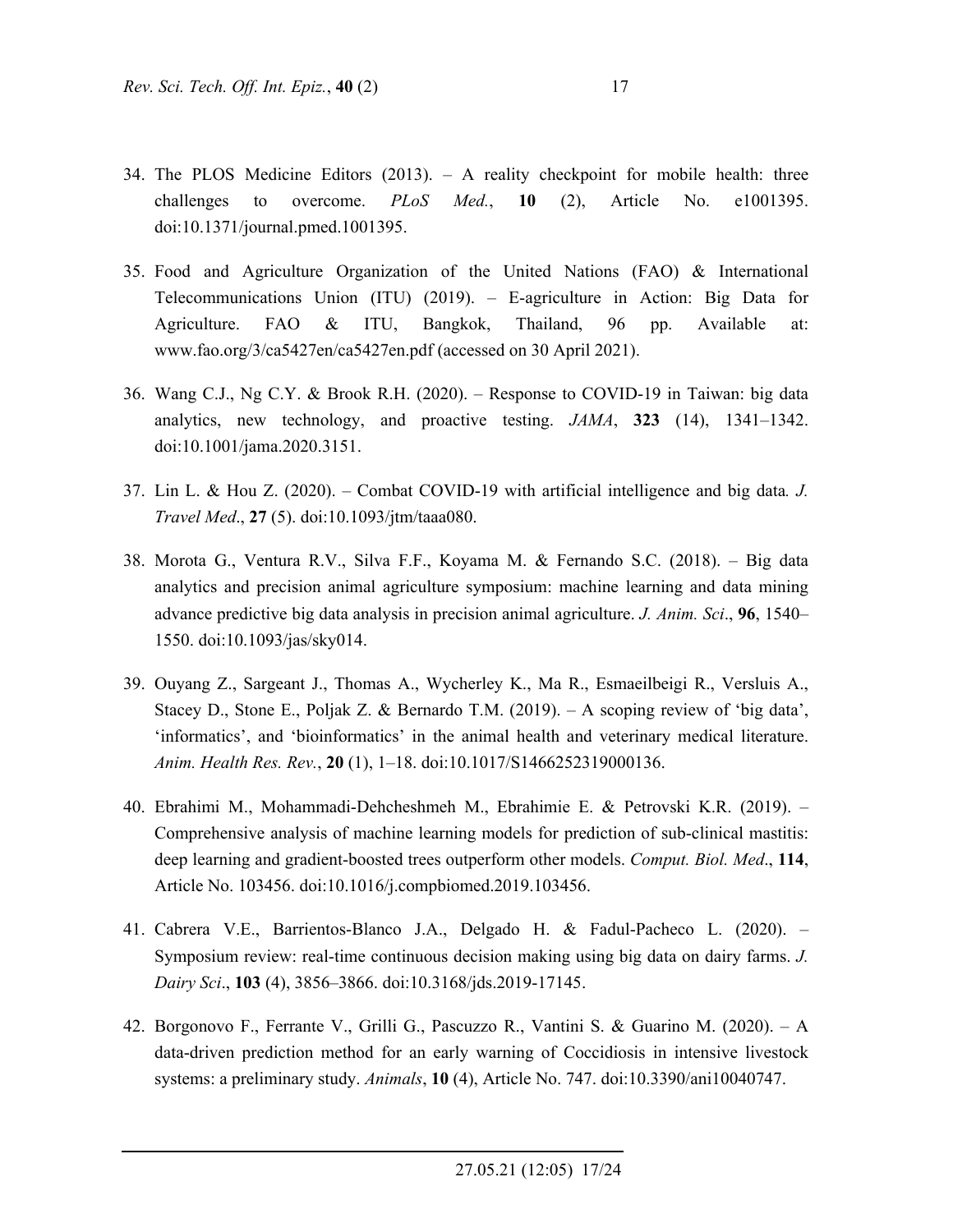- 43. Faverjon C., Bernstein A., Grütter R., Nathues C., Nathues H., Sarasua C., Sterchi M., Vargas M.E. & Berezowski J. (2019). – A transdisciplinary approach supporting the implementation of a big data project in livestock production: an example from the Swiss pig production industry. *Front. Vet. Sci*., **6**, Article No. 215. doi:10.3389/fvets.2019.00215.
- 44. Muellner P., Muellner U., Gates M.C., Pearce T., Ahlstrom C., O'Neill D., Brodbelt D. & Cave N.J.  $(2016)$ . – Evidence in practice – a pilot study leveraging companion animal and equine health data from primary care veterinary clinics in New Zealand. *Front. Vet. Sci*., **3**, Article No. 116. doi:10.3389/fvets.2016.00116.
- 45. Guernier V., Milinovich G.J., Santos M.A.B., Haworth M., Coleman G. & Soares Magalhaes R.J.  $(2016)$ . – Use of big data in the surveillance of veterinary diseases: early detection of tick paralysis in companion animals. *Parasites Vectors*, **9**, Article No. 303. doi:10.1186/s13071-016-1590-6.
- 46. McGreevy P., Thomson P. […] & Hammond J. (2017). VetCompass Australia: a national big data collection system for veterinary science. *Animals*, **7** (10), Article No. 74. doi:10.3390/ani7100074.
- 47. Self S.C.W., Liu Y., Nordone S.K., Yabsley M.J., Walden H.S., Lund R.B., Bowman D.D., Carpenter C., McMahan C.S. & Gettings J.R. (2019). – Canine vector-borne disease: mapping and the accuracy of forecasting using big data from the veterinary community. *Anim. Health Res. Rev*., **20** (1), 47–60. doi:10.1017/S1466252319000045.
- 48. Pfeiffer D.U. & Stevens K.B. (2015). Spatial and temporal epidemiological analysis in the Big Data era. *Prev. Vet. Med*., **122** (1–2), 213–220. doi:10.1016/j.prevetmed.2015.05.012.
- 49. Asokan G.V. & Asokan V. (2015). Leveraging 'big data' to enhance the effectiveness of 'One Health' in an era of health informatics. *J. Epidemiol. Glob. Health*, **5** (4), 311–314. doi:10.1016/j.jegh.2015.02.001.
- 50. VanderWaal K., Morrison R.B., Neuhauser C., Vilalta C. & Perez A.M. (2017). Translating big data into smart data for veterinary epidemiology. *Front. Vet. Sci*., **4**, Article No. 110. doi:10.3389/fvets.2017.00110.
- 51. McCue M.E. & McCoy A.M. (2017). The scope of big data in one medicine: unprecedented opportunities and challenges. *Front. Vet. Sci*., **4**, Article No. 194. doi:10.3389/fvets.2017.00194.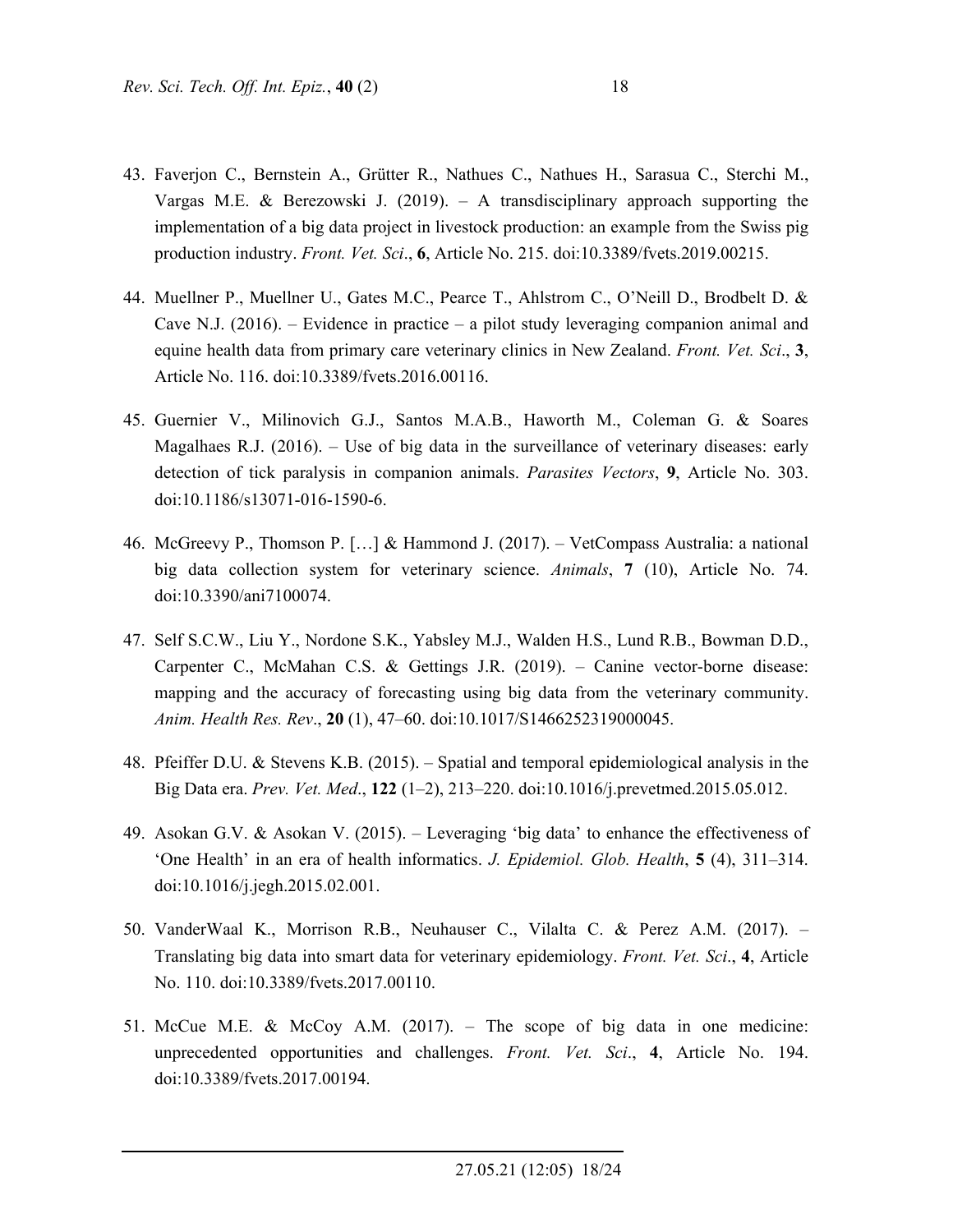- 52. Deblais L., Kathayat D., Helmy Y.A., Closs Jr G. & Rajashekara G. (2019). Translating 'big data': better understanding of host-pathogen interactions to control bacterial foodborne pathogens in poultry. *Anim. Health Res. Rev*., **21** (1), 15–35. doi:10.1017/S1466252319000124.
- 53. Perez A.M. (2018). Editorial: Big Data the language and future of one medicine, one science. *Front. Vet. Sci*., **5**, Article No. 114. doi:10.3389/fvets.2018.00114.
- 54. Koltes J.E., Cole J.B. […] & Reecy J.M. (2019). A vision for development and utilization of high-throughput phenotyping and big data analytics in livestock. *Front. Genet*., **10**, Article No. 1197. doi:10.3389/fgene.2019.01197.
- 55. Casino F., Dasaklis T.K. & Patsakis C. (2019). A systematic literature review of blockchain-based applications: current status, classification and open issues. *Telemat. Inform*., **36**, 55–81. doi:10.1016/j.tele.2018.11.006.
- 56. Food and Agriculture Organization of the United Nations (FAO) & International Telecommunications Union (ITU) (2019). – E-agriculture in action: blockchain for agriculture – opportunities and challenges (G. Sylvester, ed.). FAO & ITU, Bangkok, Thailand, 72 pp. Available at: www.fao.org/3/ca2906en/ca2906en.pdf (accessed on 30 April 2021).
- 57. Motta G.A., Tekinerdogan B. & Athanasiadis I.N. (2020). Blockchain applications in the agri-food domain: the first wave. *Front. Blockchain*, **3**, Article No. 6. doi:10.3389/fbloc.2020.00006.
- 58. Tripoli M. & Schmidhuber J. (2018). Emerging opportunities for the application of blockchain in the agri-food industry. Food and Agriculture Organization of the United Nations, Rome, Italy and International Centre for Trade and Sustainable Development, Geneva, Switzerland, 40 pp. Available at: www.fao.org/3/CA1335EN/ca1335en.pdf (accessed on 30 April 2021).
- 59. Marinello F., Atzori M., Lizi L., Boscaro D. & Pezzuolo A. (2017). Development of a traceability system for the animal product supply chain based on blockchain technology. *In* Precision livestock farming 2017: Papers presented at the 8th European Conference on Precision Livestock Farming (ECPLF) (D. Berckmans & A. Keita, eds), 12–14 September, Nantes, France. Organising Committee of ECPLF 2017, Nantes, France, 258–268. Available at: www.eaplf.eu/wp-content/uploads/ECPLF\_17\_book.pdf (accessed on 30 April 2021).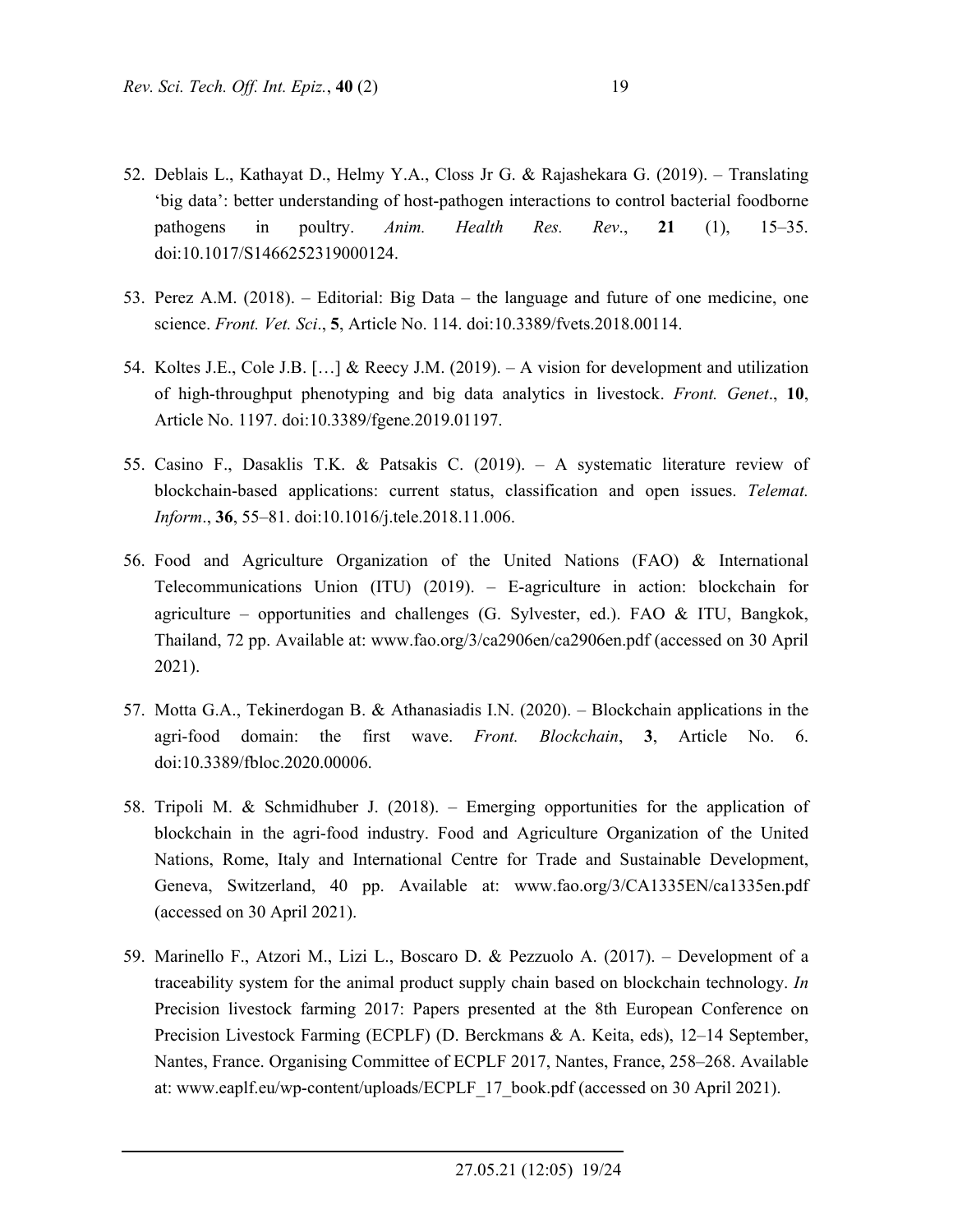- 60. Makarov E.I., Polyansky K.K., Makarov M.E., Nikolaeva Y.R. & Shubina E.A. (2019). Conceptual approaches to the quality system of dairy products based on the blockchain technology. *In* Ubiquitous computing and the internet of things: prerequisites for the development of ICT. Studies in computational intelligence, vol. 826 (E.G. Popkova, ed.). Springer, Cham, Switzerland, 1059–1069. doi:10.1007/978-3-030-13397-9\_109.
- 61. Makkar H.P.S. & Costa C. (2020). Potential blockchain applications in animal production and health sector. *CAB Rev*., **15** (035), 1–8. doi:10.1079/PAVSNNR202015035.
- 62. Berckmans D. (2017). General introduction to precision livestock farming. *Anim. Front*., **7** (1), 6–11. doi:10.2527/af.2017.0102.
- 63. World Bank Group (2019). Future of food: harnessing digital technologies to improve food system outcomes. World Bank, Washington, DC, United States of America. Available at: http://hdl.handle.net/10986/31565 (accessed on 30 April 2021).
- 64. Rotz S., Duncan E., Small M., Botschner J., Dara R., Mosby I., Reed M. & Fraser E.D.G. (2019). – The politics of digital agricultural technologies: a preliminary review. *Sociol. Rural.*, **59** (2), 203–229. doi:10.1111/soru.12233.
- 65. AVMA–AAVMC Veterinary Futures Commission (2019). Executive Summary: the future of veterinary medicine. American Association of Veterinary Medical Colleges (AAVMC), Washington, DC, United States of America, 18 pp. Available at: www.aavmc.org/assets/site\_18/files/newsletter\_files/feb%20vme%20future%20of%20vet% 20med.pdf (accessed on 30 April 2021).
- 66. Food and Agriculture Organization of the United Nations (FAO) (2018). Status of implementation of e-Agriculture in Central and Eastern Europe and Central Asia: insights from selected countries in Europe and Central Asia. FAO Regional Office for Europe and Central Asia, Budapest, Hungary, 64 pp. Available at: www.fao.org/3/I8303EN/i8303en.pdf (accessed on 30 April 2021).
- 67. Food and Agriculture Organization of the United Nations (FAO) (2020). Realizing the potential of digitalization to improve the agri-food system: proposing a new International Digital Council for Food and Agriculture – a concept note. FAO, Rome, Italy, 28 pp. Available at: www.fao.org/3/ca7485en/ca7485en.pdf (accessed on 30 April 2021).
- 68. Food and Agriculture Organization of the United Nations (FAO) (2018). e-Agriculture community of practice now above 14,000. FAO, Rome, Italy. Available at: www.fao.org/e-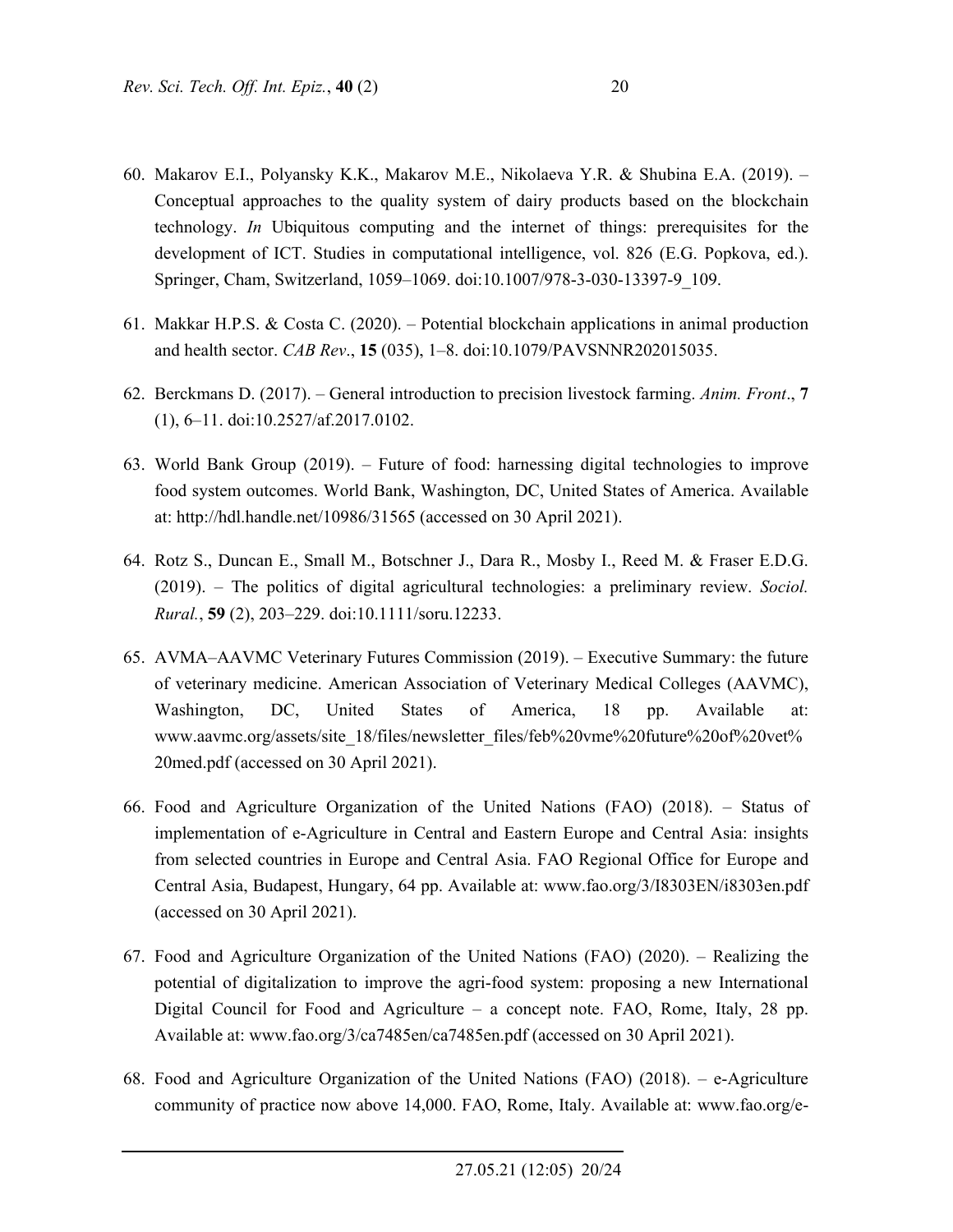agriculture/news/e-agriculture-community-practice-now-above-14000 (accessed on 30 April 2021).

- 69. World Organisation for Animal Health (OIE) (2019). The OIE PPP handbook: guidelines for public-private partnerships in the veterinary domain. OIE, Paris, France. doi:10.20506/PPP.2965.
- 70. Contalbrigo L., Borgo S., Pozza G. & Marangon S. (2017). Data distribution in public veterinary service: health and safety challenges push for context-aware systems. *BMC Vet. Res*., **13**, Article No. 397. doi:10.1186/s12917-017-1320-0.
- 71. Deloitte (2017). Smart livestock farming: potential of digitalization for global meat supply – discussion paper. Deloitte Global, London, United Kingdom, 36 pp. Available at: www2.deloitte.com/content/dam/Deloitte/de/Documents/operations/Smart-livestockfarming Deloitte.pdf (accessed on 30 April 2021).

 $\frac{1}{2}$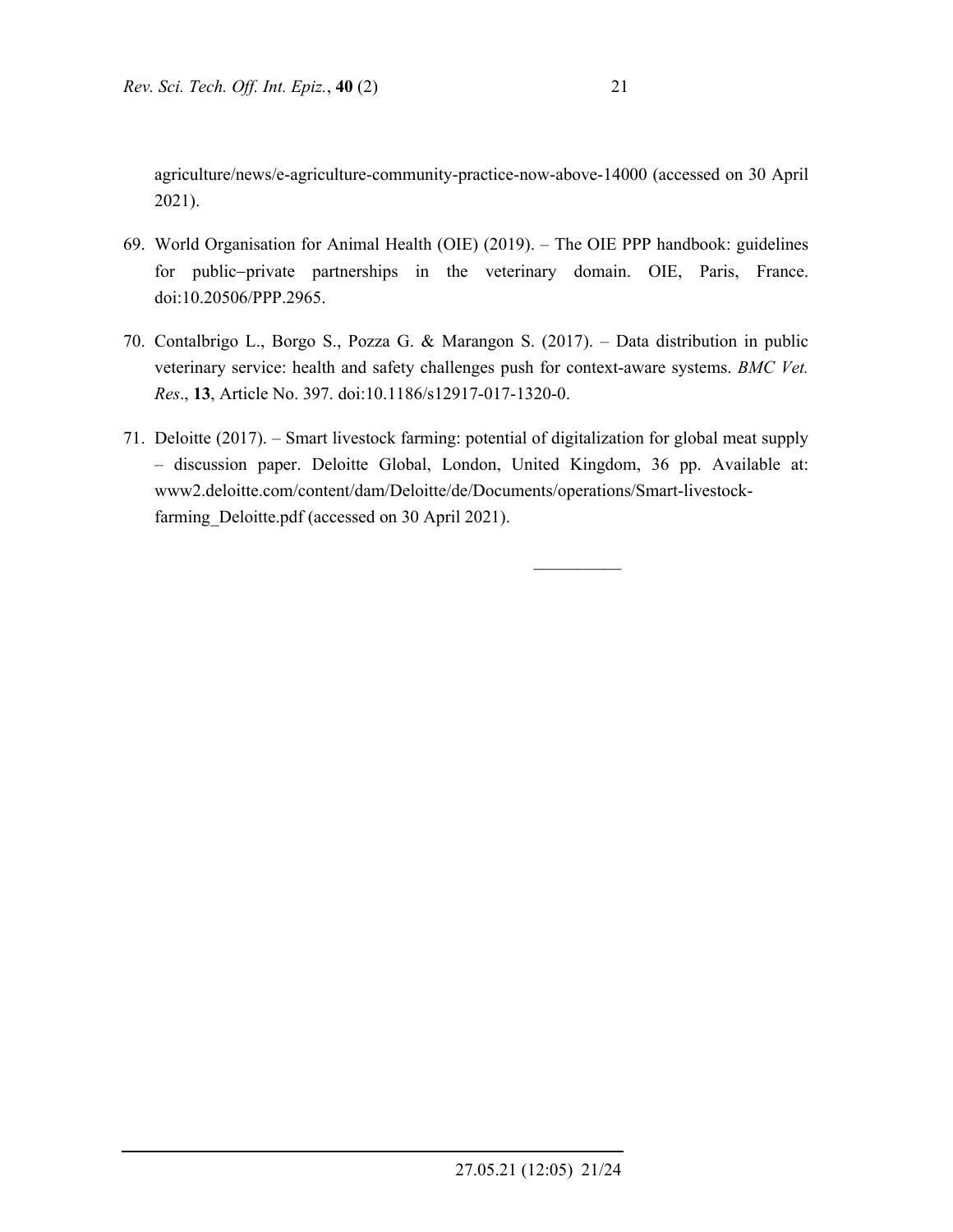# **Examples of big data applications in animal health reported in**

## **primary studies**

| Application                                                            | Reference                      | Analytic approach                                                                                                                                                                               | Type of data                                                                                                                                                                           | Source of data                                                                                                                                                           |
|------------------------------------------------------------------------|--------------------------------|-------------------------------------------------------------------------------------------------------------------------------------------------------------------------------------------------|----------------------------------------------------------------------------------------------------------------------------------------------------------------------------------------|--------------------------------------------------------------------------------------------------------------------------------------------------------------------------|
| Surveillance and<br>forecasting of<br>diseases in<br>companion animals | Guernier et al.,<br>2016 (45)  | Internet-based<br>surveillance for<br>collection of data and<br>their integration using<br>Statistical analysis                                                                                 | - Google search data<br>- Notifications from<br>passive surveillance                                                                                                                   | - Internet search<br>engine<br>- Disease<br>surveillance system                                                                                                          |
|                                                                        | McGreevy et al.,<br>2017 (46)  | Analysis of real-time,<br>clinical veterinary<br>records using natural<br>language processing<br>(NLP) technology                                                                               | - Veterinary clinical<br>records                                                                                                                                                       | - Veterinary schools<br>- primary care<br>veterinary clinics                                                                                                             |
|                                                                        | Self et al., 2019 (47)         | Analysis of disease<br>prevalence data using<br>Machine learning<br>algorithm: Bayesian<br>spatio-temporal<br>Poisson regression<br>model                                                       | - Disease prevalence<br>data including:<br>- Laboratory data<br>- Spatial and temporal<br>data                                                                                         | - Laboratories<br>- Veterinary care<br>community                                                                                                                         |
|                                                                        | Muellner et al.,<br>2017 (44)  | Practice based<br>surveillance using<br>coded and customized<br>data entry interface                                                                                                            | - Veterinary clinical data<br>(electronic veterinary<br>medical records                                                                                                                | - Primary Veterinary<br>care clinics                                                                                                                                     |
| Monitoring of pig<br>production and health<br>industry                 | Faverjon et al.,<br>2019 (43)  | Transdisciplinary data<br>collection and<br>integration in a central<br>data repository that are<br>automatically<br>processed and<br>transformed into a<br>homogeneous<br>interoperable format | - Health and laboratory<br>data<br>- Reproduction data and<br>fattening performance<br>- Transport data<br>- Meat inspection and<br>meat quality data<br>- Feed data<br>- Climate data | - Veterinary Services<br>and private<br>veterinarians<br>- Producers and<br>marketers<br>- Transport logistics<br>- Slaughterhouses<br>- Feed mills<br>- Climate sources |
| Detection of mastitis<br>in dairy farms                                | Ebrahimi et al.,<br>2019 (40)  | Automatic collection<br>and analysis of milking<br>data using different<br>machine learning<br>models                                                                                           | - Milking parameters<br>generated by automatic<br>milking sensors and<br>systems                                                                                                       | - Dairy farms                                                                                                                                                            |
| Detection of poultry<br>diseases                                       | Borgonovo et al.,<br>2020 (42) | Analysis of sensor<br>generated data using<br>data driven Machine<br>learning algorithms                                                                                                        | - Data on the<br>concentration of volatile<br>organic compounds in<br>the air in poultry farms                                                                                         | - Poultry farms                                                                                                                                                          |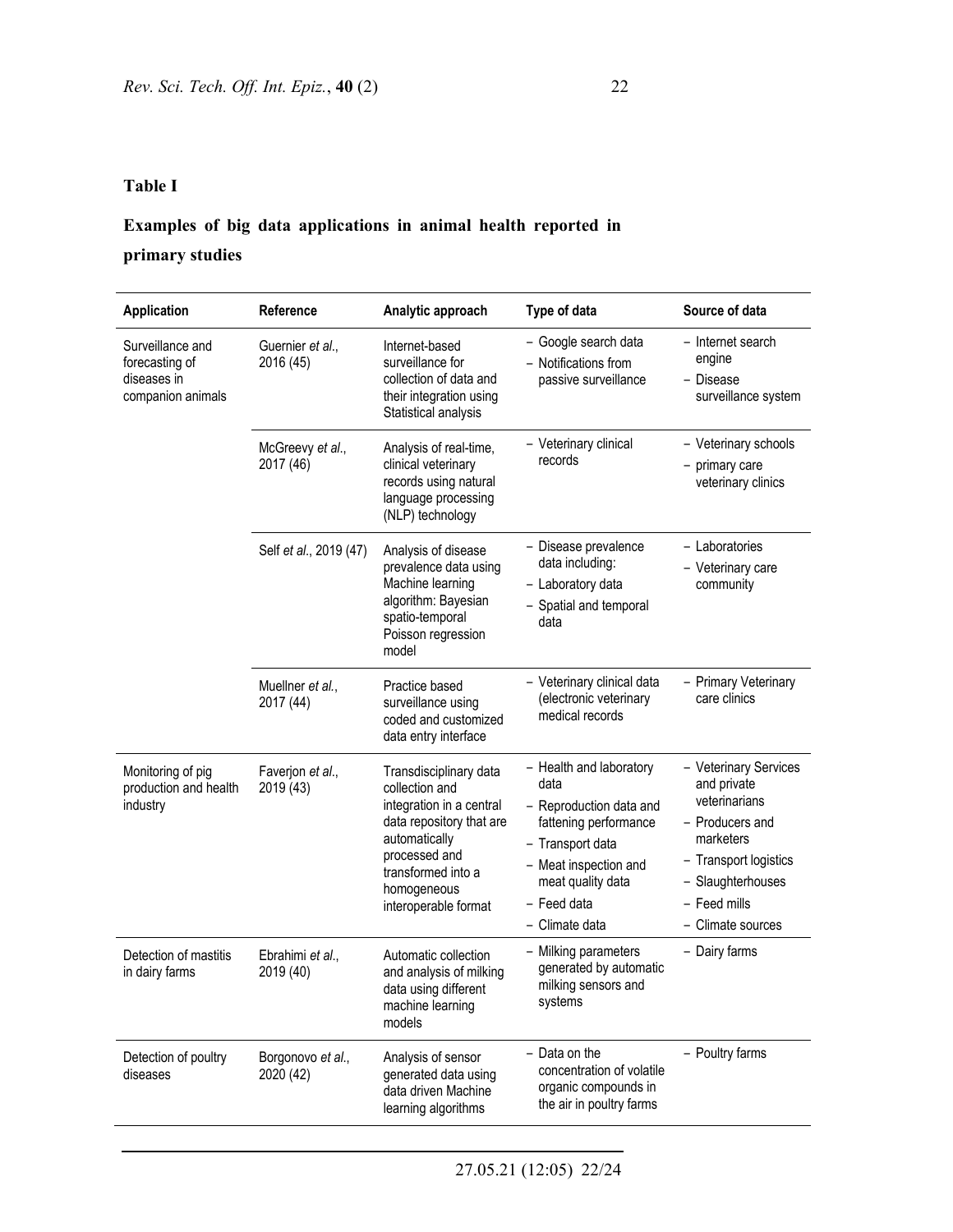#### **Table II**

**Blockchain chain application for management and traceability of animal product supply chain from farmer to consumer. Implication for Veterinary Services as a participating node** (adapted from [58])

| <b>Participating nodes</b><br>of the network | Data uploading at each node<br>level                                                                                        | <b>Implications for Veterinary</b><br>Services as participating node                                                              |  |
|----------------------------------------------|-----------------------------------------------------------------------------------------------------------------------------|-----------------------------------------------------------------------------------------------------------------------------------|--|
| Producer                                     | Data on feed, breeding, housing<br>condition and sanitation.                                                                | Uploading data on animal<br>health situation                                                                                      |  |
|                                              | biosecurity measures, vaccines<br>and treatments, veterinary<br>certificates and others                                     | Timely release of electronic<br>animal health reports                                                                             |  |
| Processor                                    | Data on storage and slaughter<br>conditions, food safety                                                                    | Efficient tracking and<br>-<br>monitoring of noncompliance<br>with international standards                                        |  |
|                                              | compliance, lot number,<br>veterinary inspection certificate<br>and other certifications                                    | Improved ability to monitor<br>and control animal diseases<br>in order to maintain disease<br>free status                         |  |
| <b>Distributor</b>                           | Data on shipment and delivery<br>details, storage and transport<br>conditions, and warehouse and<br>vehicle food safety and | Efficient tracking of<br>contaminated animal food<br>products                                                                     |  |
| Retailer                                     | sanitation measures<br>Data on delivery details,<br>inventory metrics and sanitation<br>measures, veterinary inspection     | Issuance of electronic<br>$\qquad \qquad -$<br>veterinary certificates<br>(veterinary inspection, health<br>certificate, etc.)    |  |
| Consumer                                     | certificates and others<br>Gets full information on the                                                                     | Issuance of electronic<br>veterinary certifications in<br>case of international trade                                             |  |
|                                              | product such as where and<br>where and how it was produced,<br>processed, transported and<br>inspected                      | Possible automatic<br>certification based on<br>information associated with<br>the product available in the<br>blockchain network |  |